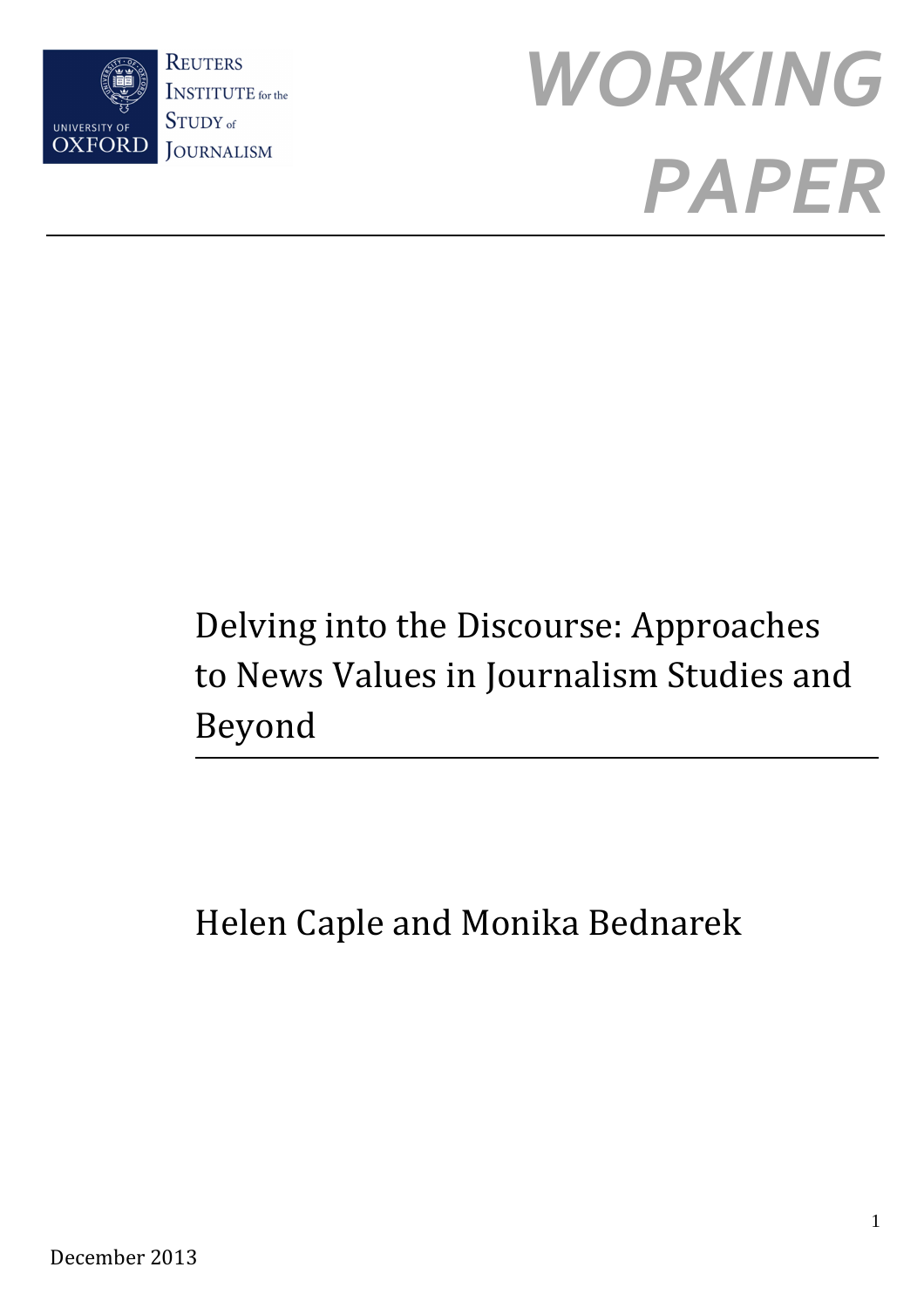# **Delving into the Discourse: Approaches to News Values in Journalism Studies and Beyond**

In this report we provide a cross-disciplinary overview of the ways in which *news values* have been and can be studied. Divided into three sections, the report covers the Media/Journalism Studies literature (in Section 1), studies on news photography in Section 2, and Section 3 focuses on news language and the Linguistics literature. $<sup>1</sup>$ </sup>

# **1. News values and Media/Journalism Studies**

# *1.1 Overview*

 $\overline{a}$ 

Within the Media/Journalism Studies literature, news values are widely perceived of as existing externally to the news story text, for instance as values existing in the minds of journalists (Palmer 2000: 45; Donsbach 2004; Harrison 2010: 248; Kepplinger & Ehmig 2006: 27; Schultz 2007: 190; Strömbäck et al. 2012: 719), or as 'routine and highly regulated procedures' (Golding & Elliot 1979: 114), as systems of criteria central to the decision making process as to what will or will not be selected as news (Westerståhl & Johansson 1994: 71; Palmer 2000: 45), and as ideological constructs (Hall 1973: 184; Herman & Chomsky 1994: 298; McChesney 1999; Curran & Seaton 2003: 336). Not only are news values 'used', 'applied' or 'adhered to' (Lavie & Lehman-Wilzig 2003) in the journalistic process, they have the ability to 'influence selection' (McQuail 2005: 310), 'drive' coverage, and 'dominate' practice (see O'Neill & Harcup 2008). For some, they are part of a 'tacit newsroom culture that newcomers quickly absorb and internalize' (Allern 2002: 139) and are even described as being 'in the woodwork' (Allern 2002: 139). Concerning prevalent approaches to researching news values, Harrison (2006: 136) summarizes news value analysis as 'a form of **content-based** research which makes judgements about the production process by attempting to identify the way in which a "property of an event...increases its chance of becoming "news"' [our bold]. Alongside content analysis – the prevalent method – journalism research into news values also sometimes employs ethnographic approaches, such as interviewing and newsroom observations.

# *1.2 The foundations of news values research*

Walter Lippmann (1922) is widely acknowledged as the first person to suggest attributes or conventions for the selection of news items to be published (p. 223); however, the most cited work on news values has been that of Galtung & Ruge (1965; see Hjarvard 1995 for an account of how their approach has been (mis-)applied by researchers). Their work has been held up as the 'foundation study of news values' (Bell 1991: 155), the earliest attempt to provide a systematic definition of newsworthiness (Palmer 1998: 378), an innovative study (Allan 1999: 63), and as promising to become 'a classic social science answer to the question "what is news?"' (Tunstall 1970: 20). Most of the research since the 1960s, including that in Linguistics (see Section 3), has used Galtung & Ruge as the starting point. Since their approach has become the dominant conceptualization of news values in journalism research (also noted by Hoskins & O'Loughlin 2007: 31), we will devote space here to explaining their research before detailing how it has been taken up by subsequent researchers.

<sup>&</sup>lt;sup>1</sup> For alternative overviews, see O'Neill & Harcup (2008) or Brighton & Foy (2007: 8-14). Our survey does not take into consideration concepts such as frames, agenda setting, gatekeeping etc. which have been identified as overlapping to some extent with news values analysis (see for example Allan 1999, Johnson-Cartee 2005). It also does not consider other conceptualizations of 'values' as they apply to journalists' work ethics. For example, Johnson & Kelly (2003) conflate the terms 'journalistic values' with 'news values'. 'Values' for them include accuracy and balance (p. 116), and their study adopts the conceptualization of values proposed by Johnstone et al. (1976) in terms of the 'roles' journalists and editors play in carrying out their duties (such as 'participant' role, 'neutral' role, 'interpretive/investigative' role and 'disseminator' role). Fuller (1996) also focuses on standards and guidelines by which journalists work. These include: objectivity, accuracy, fairness, neutrality, intellectual honesty, degrees of proof. We will not include such conceptualizations of 'news values'; neither do we include approaches to how news organizations can create 'value' through strategies such as becoming a trusted advisor (see Picard 2010 on value creation). We also do not provide comprehensive coverage of all research that is focused primarily on the *application* of news values/factors analysis to various data sets, since this body of work is vast and does not always critically engage with methodology and the validity of such factors/values. We only include key studies of such research where relevant. Furthermore, textbooks and professional 'how to' books (for example Kobré 2008) are also excluded.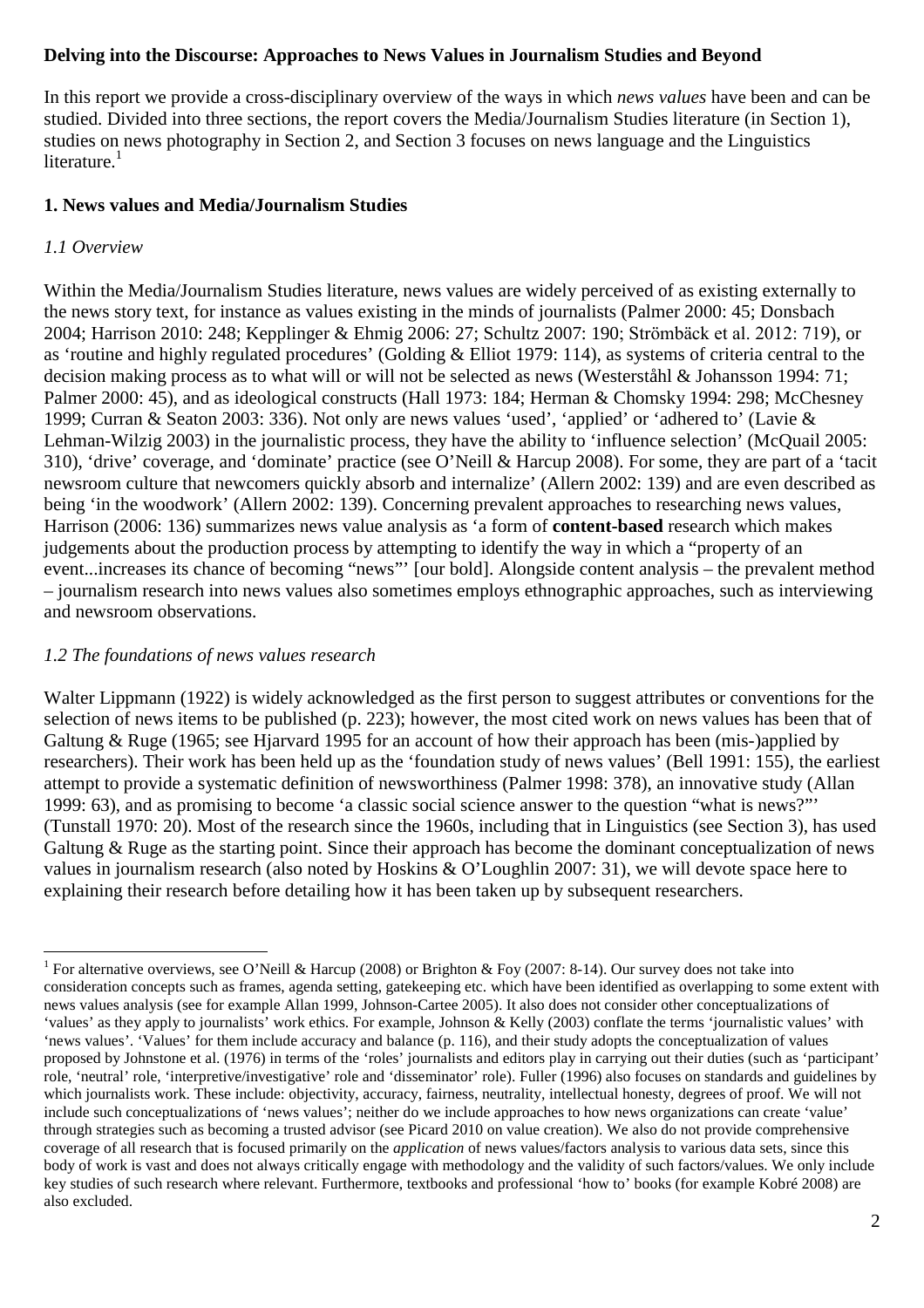The approach to news values posited by Galtung & Ruge is firmly centred on how **events** become news. Quite simply, an event 'either possesses them [factors of newsworthiness or 'news factors'] or does not possess them' (Galtung & Ruge 1965: 71). Thus it appears that the events themselves are somehow *invested* or *infused* with newsworthiness. The list of 'news factors' that Galtung & Ruge propose are a set of selections based on 'common-sense perception psychology' (p. 66), created through analogy to radio wave signals. They suggest that 12 factors are at play any time any event is considered worthy of reporting as 'news'. These include: Frequency, Threshold (absolute intensity, intensity increase), Unambiguity, Meaningfulness (cultural proximity, relevance), Consonance (predictability, demand), Unexpectedness (unpredictability, scarcity), Continuity, Composition. These first eight factors are to be read as 'culture-free', solely based on perception, whereas the remaining four factors are culture-bound. These are: Reference to elite nations, Reference to elite people, Reference to persons, Reference to something negative. (A more detailed definition/explanation of each factor is offered in Table 1 in the appendix.)

In talking about these news factors, Galtung & Ruge (1965: 65) propose a 'chain of news communication' that involves processes of selection, distortion and replication. From this, they hypothesize that the more an event satisfies the criteria/news factors, the more likely that it will be registered as news (selection); once selected, what makes the event newsworthy according to the factors will be accentuated (distortion); and finally, that selection and distortion will be repeated at all steps in the chain from event to reader (replication). This means that the 'cumulative effects of the factors should be considerable and produce an image of the world different from "what really happened"' (Galtung & Ruge 1965: 71). This idea does seem to suggest that the image of the world in the news is one that has been selected, distorted and replicated through discursive construction and by many different voices, but Galtung & Ruge direct their focus onto how to relate the news factors to each other in quantifying the newsworthiness of the **event** per se. Thus, they present two further hypotheses: The first being the Additivity Hypothesis that 'The higher the total score of an event, the higher the probability that it will become news, and even make headlines' (Galtung & Ruge 1965: 71). They do not test this hypothesis since, as they claim, it is 'almost too simple to mention' (p. 71). The second is the Complementarity Hypothesis, wherein an event low on one dimension or news factor will have to be high on another 'complementary' dimension to make it into the news.

To test their assumptions, Galtung & Ruge carry out content analysis on press cuttings in the form of 'news story, editorial, article (reportage, interview) or letter to the editor' (p. 74). From their discussion of the data, it is clear that the analysis concerned not just the press clipping itself, but also the context in which it was produced (e.g. the political leanings of the newspaper, radical vs. conservative). The analysis of the text involved the coding of a unit (press clipping) according to the presence or absence of various items. These included the presence or absence of elites (nations and people), and whether the 'mode' was 'negative', 'positive' or 'neutral' (p. 74). The focus of the coding was on **things** and **contexts** – what was reported **on** and **where**? For example, they coded each cutting for 'whether it reports something "negative" (something is destroyed, disrupted, torn down) or something "positive" (something is built up, constructed, put together)' and for people 'whether they are seen in a context that is negative or positive' (Galtung & Ruge 1965: 77). From their analysis, Galtung & Ruge tentatively conclude that 'There is probably such a phenomenon as *complementarity of news factors*' (1965: 80, italics in original), although they feel that more research is needed.

#### *1.3 The uptake of Galtung & Ruge*

l

Since the publication of Galtung & Ruge's seminal work, many researchers have taken up similar, somewhat determinist perspectives: namely that there are a set of criteria that help to determine the likelihood of an event being reported as news. News factors (also subsequently called *news values*, with the two terms having become synonymous for most researchers, although some do distinguish between them<sup>2</sup>) are widely conceived of as *selection criteria* that are equally applied first to the 'event' that has taken place and whether it is to be selected for investigation by a journalist, and second to the 'story' as it competes with other stories to be selected for

<sup>&</sup>lt;sup>2</sup> For example, Kepplinger & Ehmig (2006: 28) propose a two-component theory of news selection comprising the basic elements of news **factors** and the news **value** of news factors. According to this approach, the relative impact of characteristics of news stories – the news factors – on the selection of news stories is called news value. News values are not qualities of news stories, but characteristics of journalists – their judgments about the relevance of news factors (p. 27), while news factors are by definition 'qualities of news stories' (p. 27), which 'might be the degree of damage reported, the status of people involved, the geographical distance between the event and the place where the recipients of the news stories live' (p. 27).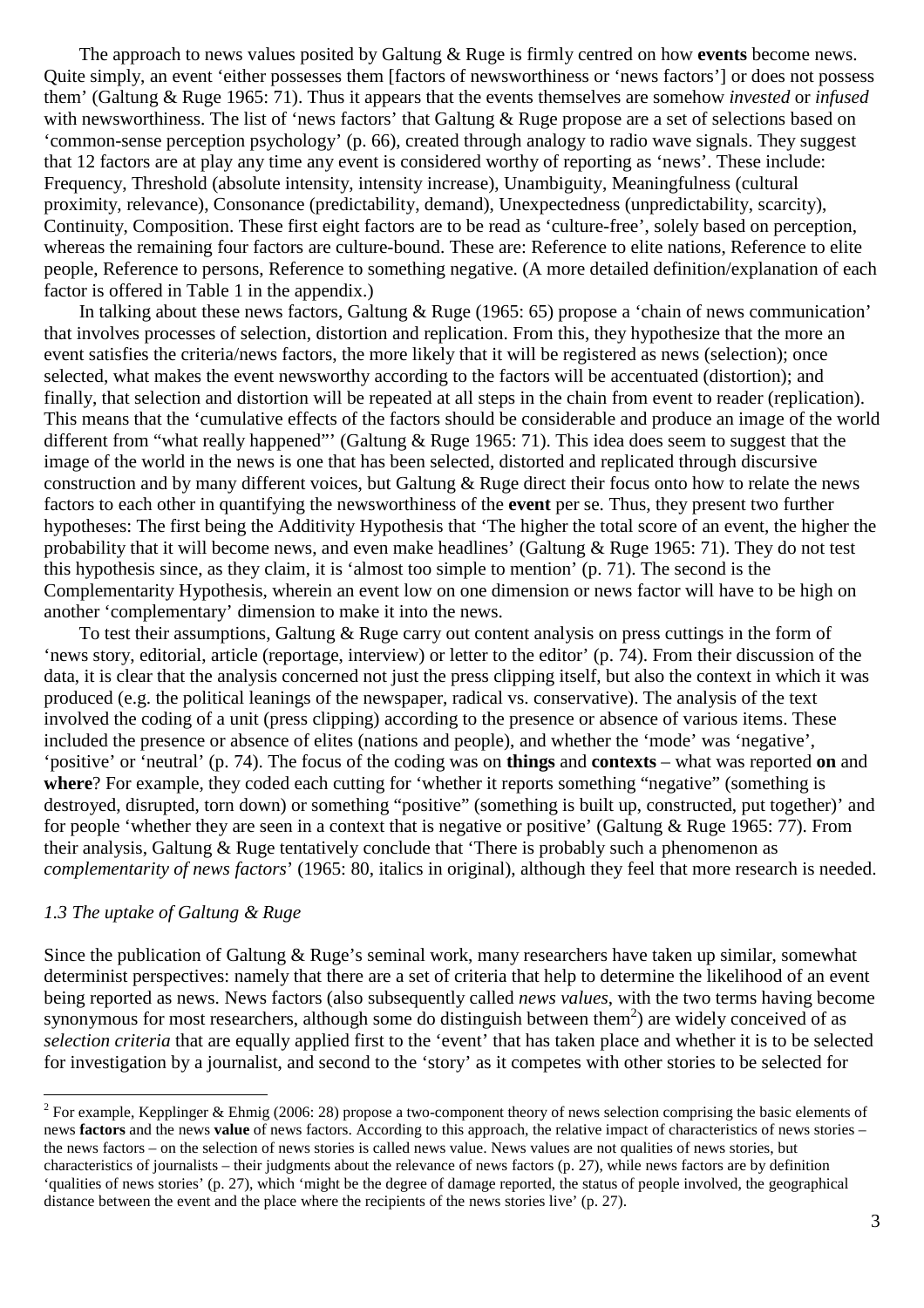publication in the limited spaces of print newspapers and TV/radio bulletins. News values are also commonly regarded as *properties or qualities* of events.

Palmer (2000: 31), for example, takes the event as the departure point in assessing the 'universal' criteria of newsworthiness, but stresses the importance of context in assessing the relevance of these criteria to the structures of particular events. In other words, 'news value consists of **that aspect of an event** which is in accordance with the timeliness, interest, importance, etc., of the event's relationship to its context' (p. 33, our bold). For Conley & Lamble (2006: 42), news values exist in the 'chemistry of an event, comment or circumstance that combine to produce news'. They also posit a determinist view in that:

News values will **determine** whether stories are to be pursued. They will **determine** whether, if pursued, they will then be published. They will **determine**, if published, where the stories will be placed in news presentation. Having been placed, new [sic] values will **determine** to what extent the public will read them. (Conley & Lamble 2006: 42, our bold)

At the same time, the work of Galtung & Ruge has been widely criticised and revised over the years. One criticism relates to its limited data (only assessing foreign news reporting in four Norwegian newspapers; indeed, the choice of Norway per se has been criticized) and more significantly, for focusing on the 'event', as if it were endowed with epistemological qualities that infuse it with newsworthiness (see Harcup & O'Neill 2001: 265 for a review of such criticism).

One of the first to comprehensively challenge Galtung & Ruge's study was Tunstall (1971). He points to 'serious limitations' in relation to the specificity of the topic of study while ignoring the day-to-day coverage of other issues; that the news items originated almost exclusively through news agencies; that fundamental aspects of news presentation, e.g. 'the *editionizing* phenomenon' (p. 21, italics in original) are ignored; and that the study ignores the visual aspect altogether. At the same time, Tunstall also signalled an 'unusual strength' of Galtung & Ruge's study: that their 'coherent set of hypotheses' had the potential for application in a wide range of news contexts, including television news (1971: 21-2). That this has turned out to be the case is evident in the vast body of research that has applied Galtung  $&$  Ruge since, although this is not the case for visual analysis (see Section 2 below). Similar to Tunstall and in relation to radio news, Niblock & Machin (2007: 201) identify a nexus of factors that are not fully explained by Galtung & Ruge. These include 'time, procedural requirements and targeting' (p. 201) in relation to selection and running order of radio stories aimed at different markets.

A further criticism relates to the culture-free/bound nature of Galtung & Ruge's list of news factors. In an attempt to understand news value at both a global and local level, Guo (2012) offers a Chinese perspective on news values and emphasizes an audience-oriented approach, suggesting that 'the value of news is materialised only when the news is read' (Guo 2012: 30). Masterton (2005) also contests the universality of journalistic values, and the special issue of the journal *Communications*, volume 31, reviews German research of news values with a similar focus on an audience-oriented approach. Related to this emphasis on culture is research that focuses on the ideological aspects of news values. Here, news values are conceptualized as a form of 'professional ideology' (Hall et al. 1978: 249). For Hall, in particular, 'news values appear as a set of neutral, routine practices: but we need, also, to see formal news values as an ideological structure – to examine these rules as the formalization and operationalization of *an ideology of news*' (Hall 1973: 182, italics in original). Ideological perspectives on news values also take into consideration organisational needs and political and economic structures. Media coverage is seen as a socially determined construction of reality in which the 'objectivity of news is based on a social consensus among journalists' (Staab 1990: 428, see also Price & Tewksbury 1997, Hartley 1982, Bignell 2002).

Finally, a number of researchers propose new conceptualisations and new lists of news values/factors, as alternative to those from Galtung & Ruge. Most researchers, however, do not fully justify why the need to do this has arisen, nor do they explain how the new lists are significantly different from the old ones. By way of a summary, Table 1 (in the appendix) collates the various lists of news values/factors that have been posited by a wide range of researchers since Galtung & Ruge's work was published in 1965 (see Eilders 2006: 8 for an alternative list cataloguing German research).<sup>3</sup> For the main part, authors point to the out-datedness or limited applicability – especially in the 21<sup>st</sup> century – of Galtung & Ruge's approach to news factor analysis and/or to

 $\overline{a}$ 

 $3$  Our list also includes suggestions by linguists, marked with an 'L' in brackets after the researcher's name.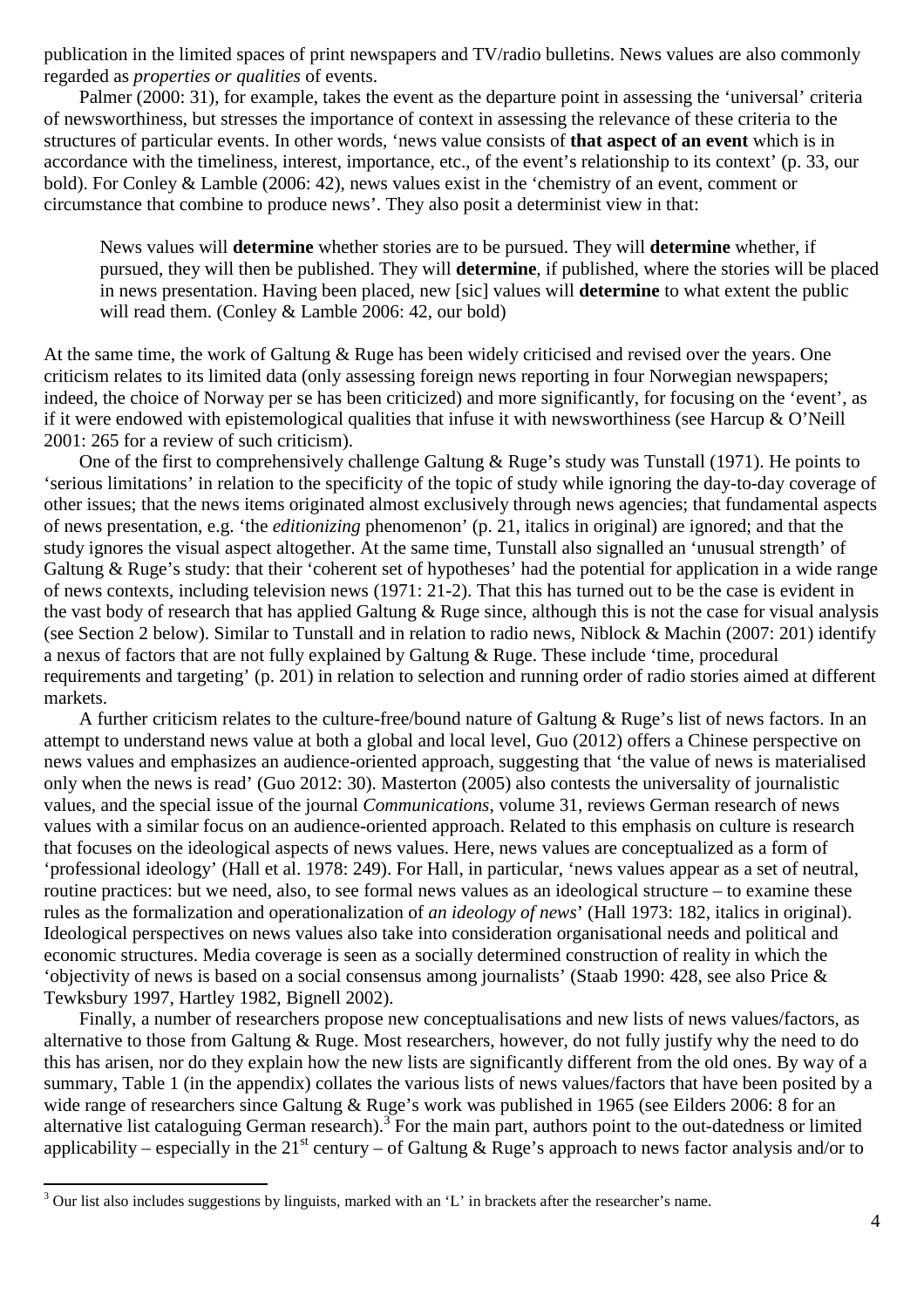the need for a new list of news values. Interestingly though, as this table shows, there is a remarkable amount of overlap. Just to take one news value, Prominence, as an example, it can be seen that the explanations/definitions from eleven different sets of researchers are almost identical: that there is an element of eliteness in the news actors (persons, nations or organisations). The main differences occur in the naming/labelling of this news value with varieties of Eliteness, Celebrity, Status, Prominence, Worth, and Power used.

Another interesting element of this collation of news values is how the label 'news value' has been applied to a wide range of factors that do not necessarily make up a consistent entity. Some of the values concern apparent qualities of **the event** or the people involved in the events. These include Negativity, Impact, Timeliness, Proximity, and Prominence. Here the research seems to argue that there are qualities of an event that influence the likelihood that it will register as newsworthy and therefore result in its selection for consideration for publication. Other researchers take into consideration elements of journalistic **practice**, which have nothing to do with the event or news actors themselves. These include considerations of written and spoken style, the structure of the story, and the clarity of the construction of the information. Such values are glossed by many researchers as Unambiguity, Simplification, Brevity, and Clarity. Similarly, elements of **balance** between content – that a variety of stories are selected for publication in a programme or on a page – and stories/events that fit the current **news agenda** are also classified as 'news values'. Some researchers include factors relating to **business models/market/economic conditions**, which exist regardless of the unfolding of events in the wider world, although others quarantine these from consideration as 'news values' per se. For example, O'Neill & Harcup (2008: 171) point to other factors that may be at play in the news process and suggest that 'it is probably not possible to examine news values in a meaningful way without also paying attention to occupational routines, budgets, the market, and ideology, as well as wider global cultural, economic and political considerations' (see also Tunstall 1971: 23). However, Brighton & Foy (2007: 29) include 'External influences' as one of their 'new news values'.

We take two key points from this summary of news values and how the terms *news values/factors* have been applied:

- 1. There is much overlap between lists of news values.<sup>4</sup>
- 2. The term *news values/news factors* can mean very different things to researchers in the field.

Thus, we see the need for consolidation of a list of news values that takes into account this overlap and we see the need to distinguish more clearly between the different aspects of the news process that the term *news values* is applied to. One suggestion for the latter, which we have made in previous research (Bednarek & Caple 2012a,b) and are currently refining, is to distinguish between *news writing objectives* (general goals associated with news writing, such as clarity of expression, brevity, colour, accuracy, etc), *selection factors* (*any* factor or criterion impacting on whether or not a story becomes published, not necessarily values, for example commercial pressures, availability of reporters, deadlines, etc), and *news values* (to do with newsworthiness). *News values* themselves can be approached from at least three different perspectives: a focus on the potential newsworthiness of an event in its material reality (a 'material' perspective); a focus on news workers' beliefs or judgments about the newsworthiness of an event for their target audience (a 'cognitive' perspective); a focus on how news production texts (press release, interviews, published story...) construct the newsworthiness of an event through language, photography, etc (a 'discursive' perspective). There are of course, complex interrelations between these aspects: for example, news workers' beliefs about what is newsworthy for their target audience may well impact on whether or not a story becomes published. But we argue that it is still helpful to reserve the term *news values* for newsworthiness, as opposed to news selection factors in general.

# *1.4 Approaches to news values*

 $\overline{a}$ 

After providing a 'snapshot' overview of news values research, we now provide further details on key approaches, categorising them according to whether or not news values are seen as properties of events or stories, as selection criteria, etc. It must be emphasised that researchers often combine more than one definition – for example they may talk about news values *both* as selection criteria *and* as properties of events or stories. The categorisation below disguises this fact to a certain extent.

 $4$  This point is also made by Cotter (2010: 70) with respect to lists of news values that can be found in journalism textbooks.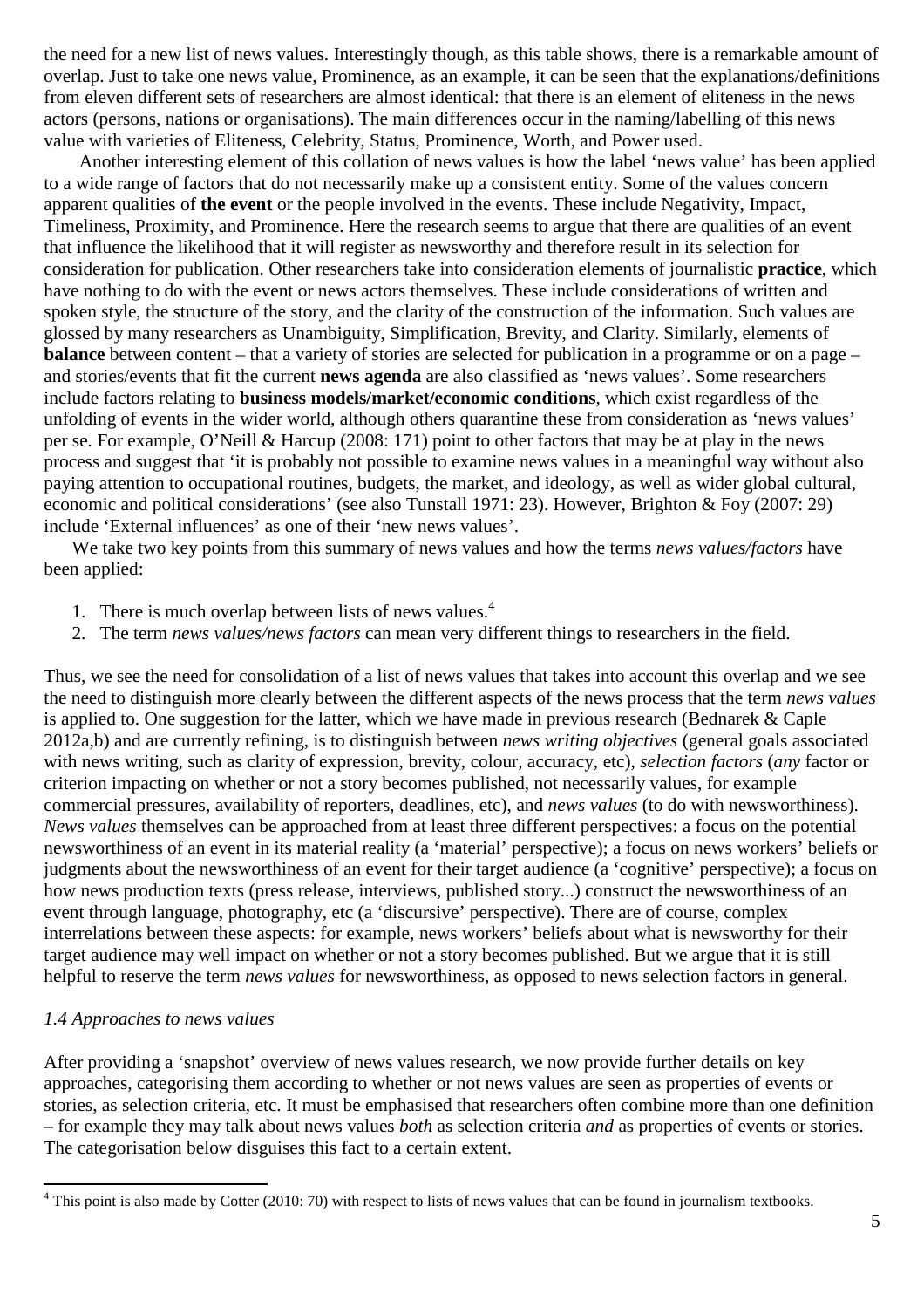#### *1.4.1 Events and stories*

From an event-centric perspective, news values are attributed to events or stories. For instance, Schulz (1982) takes the notion of 'news factors' as proposed by Østgaard (1965) and Galtung & Ruge (1965), and defines them as 'those features of an event that determine its newsworthiness' (1982: 145). He hypothesizes that 'events with a highly prominent coverage satisfy to a high degree the news factor criteria' (1982: 146) and measures the intensity of news factors using interval scales, placement and length of news stories. Similarly, Shoemaker et al. (1991) use dimensions such as deviance and social/political/cultural significance to measure the newsworthiness of an event (see also Chang et al. 1987 for earlier work in this area). They take the 'event' as their unit of analysis and test hypotheses such as 'the more deviant a world event is, the more prominently it will be covered by U.S. media' (p. 786), using a four-point scale to measure deviance. More recent studies investigating news values in sporting events (see Lee & Choi 2009) have also applied this method of assessing newsworthiness.

For Harcup & O'Neill (2001), news values '[inform] the ground rules that come into operation when journalists select stories' (p. 261); in other words news values are in 'daily application' (p. 279) or 'used by journalists' (p. 162). But they also talk about stories having or not having 'intrinsic newsworthiness' (p. 275) and the main part of their study concerns the application of content analysis to published news stories. Their aim is to examine the stories' content and hypothesise what might have led to their selection (p. 267). However, Harcup & O'Neill (2001) point out that this method 'would not necessarily explain why that story was selected above other potential stories containing similar elements' (p. 268) or which potential news stories remained unnoticed or rejected (p. 269). They also note that their analysis cannot tell us if news values are 'intrinsic to the subject matter' (p. 268) or have to do with how the newspapers write about the subject matter. Despite these and other problematic areas that they raise about their content analysis (p. 268-260), they suggest their own set of news values, arguing that 'news stories must generally satisfy one or more of the following requirements to be selected' (p. 278): the power elite, celebrity, entertainment, surprise, bad news, good news, magnitude, relevance, follow-up, and newspaper agenda (see Table 1/appendix for definitions).

More recently, Conley & Lamble (2006) differentiate between core and standard news values, taking the notion of core values from Masterton (e.g. 2005), who, in the 1980s, conducted interviews with senior journalists and journalism educators in 63 countries. Masterton was interested in discovering whether there was a difference between journalism values in the West and in Asia and where there was common ground in their conceptualizations. His interview results showed that 'journalists around the world accept that there is a threeelement core of newsworthiness without which no information can become news' (Masterton 2005: 42). These three core values are Interest, Timeliness and Clarity. Masterton also suggests that there is a further set of internationally recognized criteria that are valid 'regardless of race, nationality, culture, politics or religion' (2005: 42). These are Consequence, Proximity, Conflict, Human Interest, Novelty and Prominence (see Table 1/appendix for definitions). Conley & Lamble (2006) identify eight of their own standard news-value criteria: *Impact, conflict, timeliness, proximity, prominence, currency, human interest* and *the unusual*. Fundamentally, though, Conley & Lamble also discuss news values in relation to events and stories (at time conflating the two). So when discussing a flood event and the news value *impact*, they see impact as being embedded in the flood event or story itself: 'The floods had a multi-faceted impact, which is the most common criterion for assessing a news story...the bigger the impact, the bigger the story. If a story has no presumed "impact", its newsworthiness might be limited' (Conley & Lamble 2006: 43). For them, news values are also 'fluid and can be altered by social, economic and cultural trends' (p. 56).

One approach to the conceptualization of news factors (news values) that appears to distinguish more clearly between events and stories is that proposed by Staab (1990) in his 'functional model'. Rather than approaching news factors as 'qualities' inherent in an event, Staab suggests that journalists may 'ascribe news factors to a news story' (p. 429). He explains that in writing news stories, the journalist can 'stress aspects of the actual event and therefore stress different news factors and, as a consequence give a different meaning and emphasis to the event and the corresponding news story' (1990: 429). In testing such a model, he advises a multi-method approach including content analysis, surveys among journalists and observation of journalistic practice in the news room.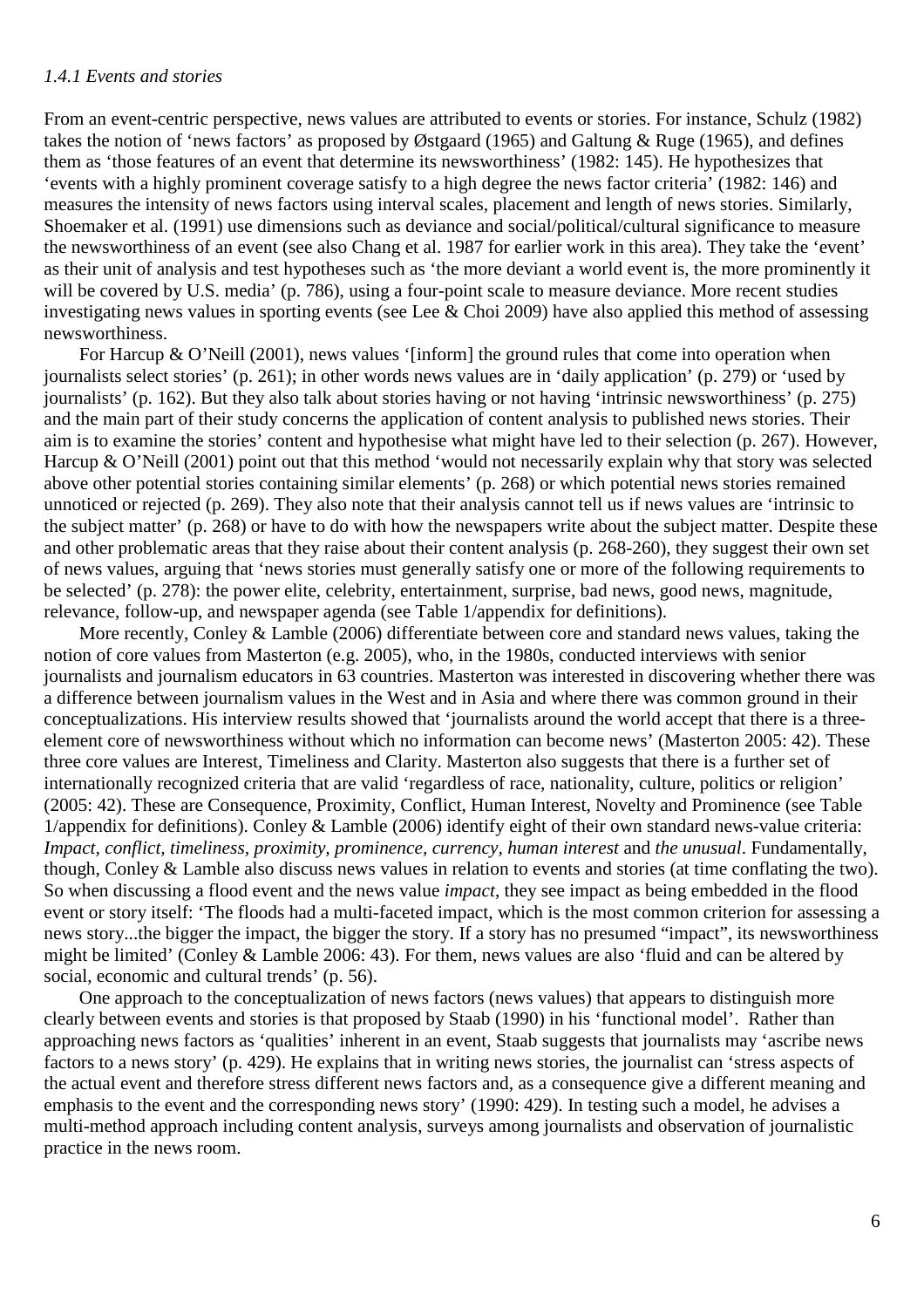# *1.4.2 Focus on journalism's organisational criteria and standards, including journalists' perceptions and assessments*

News values are often tied to organisational criteria or journalists' perceptions and assessments. An example of this is Schulz (1982: 146), who offers six dimensions of news selection which are measured by frequency, position, length and presentation. He examines the correlation between political reporting on television in a south-western German town and the 'image of politics' held by viewers and concludes that 'news factors' may be conceptualized as 'organizational criteria of collective perception which govern the media's as well as the individual's construction of reality' (Schulz 1982: 149). For an example of research applying Schulz' higherorder dimensions of news selection see Maier & Ruhrmann (2008). These include the dimensions (and associated news factors) of: status, valence, relevance, identification, consonance and dynamics (see Table 1/appendix).

 Drawing on cognitive psychology, Eilders (2006: 6) tackles the 'status of news factors as either event or news characteristics' for both journalists and audiences. She regards news factors as 'efficient selection criteria in both media use and the retention of news items by the audience' (2006: 10). She explains her position on the epistemological status of 'reality' as 'always represent[ing] an individual's specific perception' and since journalists are 'the most important selective agents, their perception should be critical to the definition of news factors'. Thus, news factors may be regarded as 'journalistic hypotheses' or as 'perceived event characteristics' (Eilders 2006: 11). She suggests that news factors establish a 'relevance schema and thus guide selective attention and information processing in the audience' (p. 16).

Donsbach (2004: 136) takes as his departure point the idea that 'most of journalists' work is about perceptions, conclusions and judgements: to see reality; to infer from it to developments and relationships; and to evaluate reality' and attempts to explain journalists' decision making processes using psychological theories. He concludes that two main functions are at play in making decisions about news: a need for social validation of perceptions and a need to preserve one's existing predispositions. He goes on to argue that

most communication scholars would agree that research so far has led to four main factors that seem to influence a journalist's decision whether to print or dump a story and how to present it: news factors, institutional objectives, the manipulative power of news sources and the subjective beliefs of journalists. (Donsbach 2004: 134)

For Donsbach, *news factors* are 'professional assessments of the characteristics that make a story worth reporting', while *institutional objectives* are those ideological and political goals of proprietors and other external players (e.g. advertisers) that may influence the content or form of a report (p. 134). Public relations, communication consultants and spin-doctors are also said to manipulate how certain issues are reported in the media, and the journalist's own subjective beliefs about an actor or issue may affect his or her news decisions (p. 135).

In general, approaches that tie news values to journalistic assumptions, assessments or criteria seem to implicitly or explicitly presume that news values are internalised by news workers, for example through daily practice or explicitly acquired via journalistic textbooks. We have elsewhere called this position a 'cognitive' perspective (Bednarek & Caple 2012a), since it ultimately suggest that news values are internalised (i.e. mental or cognitive). For instance, Harrison (2010: 248) regards news factors as being vocationally and organisationally derived and 'learned by a news journalist "doing the job"'. However, she also sees events as carrying intrinsic news factors in that 'events are deemed to be self evidently newsworthy because they have certain characteristics that make them recognisably news' (p. 248). This is one of several examples where news values are simultaneously regarded as characteristics of events and as 'cognitive' (internalised criteria).

# *1.4.3 Focus on selection process*

Some researchers embed their discussion of news values into theories of the news selection process (including some of the above-mentioned researchers, which we will not mention here again.) For instance, Gans (2004: 39-40) describes values in the news as existing 'between the lines – in what actors and activities are reported or ignored, and in how they are described'. Values are 'preference statements' that speak to a 'picture of nation and society as it ought to be' (p. 39). His complex multi-layered approach to the news selection process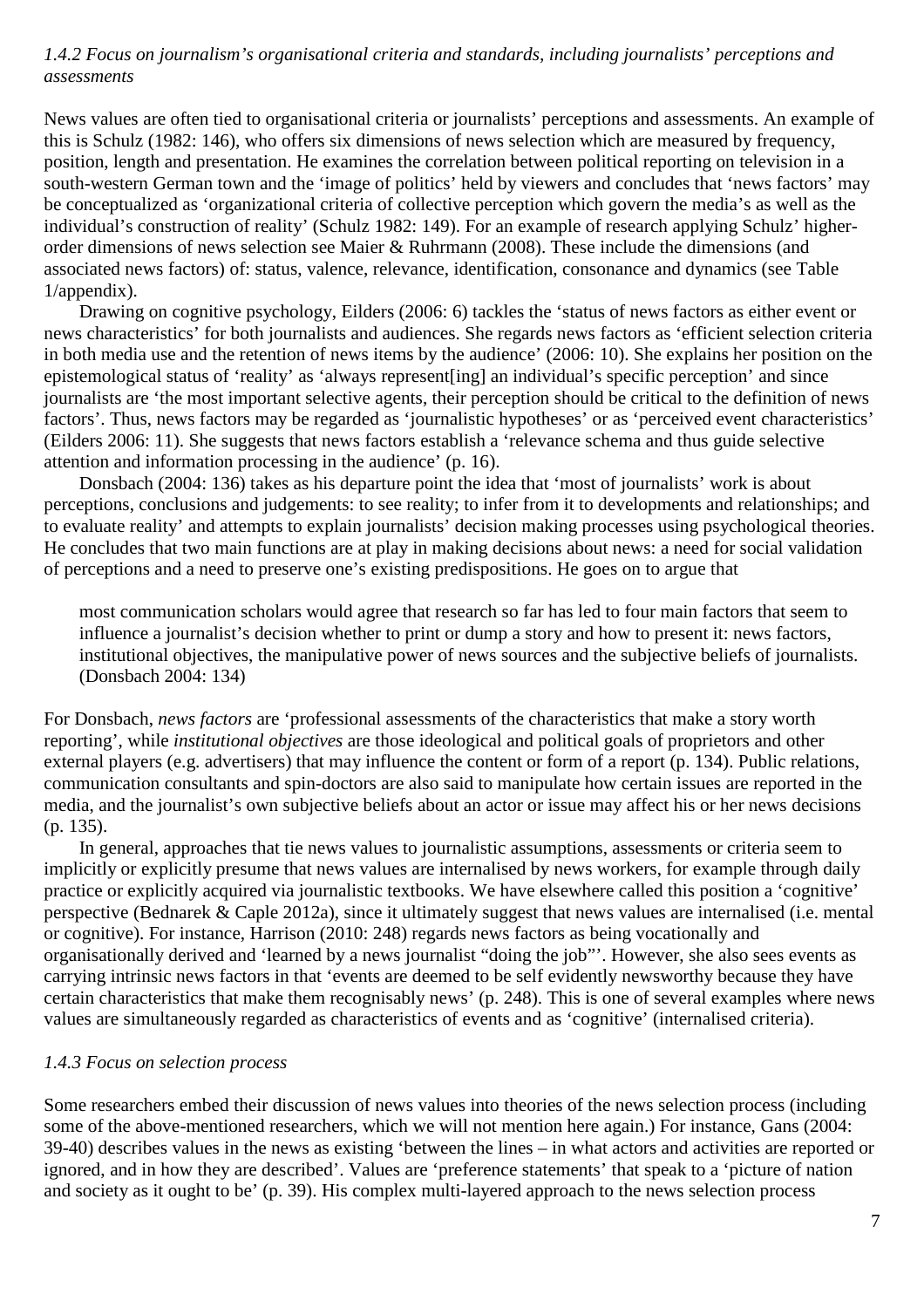includes his original four theories of selection: journalistic judgement, organisational requirements (commercial pressures), the event/mirror theory and external determinism, followed by seven criteria for story suitability and a further set of external (more enduring) values that journalistic practice is said to uphold. These include ethnocentrism, altruistic democracy responsible capitalism, small town pastoralism, individualism, and moderatism.

#### *1.4.4 Factors relating to business models/market/economic conditions*

As noted above, some researchers suggest a connection between news values/news factors and political and socio-economic conditions (which we include under *selection factors* above). One of these is another Norwegian scholar, Einar Østgaard, reporting in the same volume of the *Journal of Peace Research* (1965, 2 (1)) as Galtung & Ruge, but largely ignored in most subsequent research on news values. He suggests that the 'free flow of news' is influenced by conditions that apply both within the news production process and by factors external to it, not least political and economic factors, such as news sources, cost of production, editorial policy and market orientation (p. 44), which have a hampering effect (p. 45) on the flow of news. Internal factors, which are explained by Østgaard (1965: 45-51) as necessary in making the news 'newsworthy', 'interesting' or 'palatable' to the public, include simplification, identification and the news barrier.

Following on from this perspective, Allern (2002) proposes that editorial priorities need to be viewed as 'efforts to combine journalistic norms and editorial ambitions, on the one hand, with commercial norms and market objectives, on the other' (p. 137). Allern (2002) contends that the commercial aspects of the news media should also be taken into consideration in any analysis of news selection and production. This includes consideration of 'the geographical area of coverage and type of audience, the competition between media and news enterprises, and the budget allotted news departments' (Allern 2002: 142). For Allern, it is still a matter of news values, norms and objectives guiding the 'selections, priorities and reporting of news desks' (2002: 140), and judgments of newsworthiness are embedded in 'both events and personalities' (p. 142). Like other approaches, his set of 'commercial news criteria' ultimately aims to assess the likelihood that an event will become news.

#### *1.5 New approaches to news values*

Notwithstanding the massive transformation that has taken place in the news media arena in recent decades, few have questioned whether news values have also transformed over this time. Hoskins & O'Loughlin (2007: 31) lament the failing of the media and communications discipline to 'think outside of [Galtung & Ruge's] framework or to comprehensively challenge it'. Their own challenge centres on the news factor of 'frequency' in relation to time in television and they argue for the 'mediatisation of time' (p. 34) through the massive transformations that have occurred in live and continuous television news coverage. For them, television news modulates between the compression and decompression of time, speeding up and slowing down the pace of events through its technological connectivity and its different modes of representation (p. 34). The pervasive culture across broadcast media today, they argue, is one of 'liveness', which accounts for the nature and impact of television news.

In an attempt to widen the scope of news values to be more inclusive of the  $21<sup>st</sup>$  century news landscape (including new media platforms and an increasingly active audience), Brighton & Foy (2007: 25-29) propose a set of 'new news values'. They see their updated list as responding to the 'cultural shift' in the relation between providers and consumers of news (p. 6), as being 'flexible' (p. 5) and 'more appropriate for this digital age of converged media forms' (p. 5). Like many other approaches to news values in the media literature, Brighton & Foy align themselves with the idea that news values are selection criteria (a set of rules, p. 1) 'applied' to news stories as a means of prioritizing items (p. 3). They also view news values as 'pure' (p. 3), while the story is 'already corrupted' (p. 3) as it has been through a mediation process. Other corrupting influences include pressure from outside the industry (e.g. a proprietor, advertiser, politician). These are encapsulated in their new news value of 'External influences' (p. 29). Interestingly, for Brighton & Foy (2007: 15), the introduction of television and in particular the live television news broadcast is both evidence of the need to update Galtung & Ruge's list of news factors and an example of one of the purest forms of unmediated news. To justify this claim, they use the example of the September 11 2001 attack on the World Trade Centre in New York, stating that: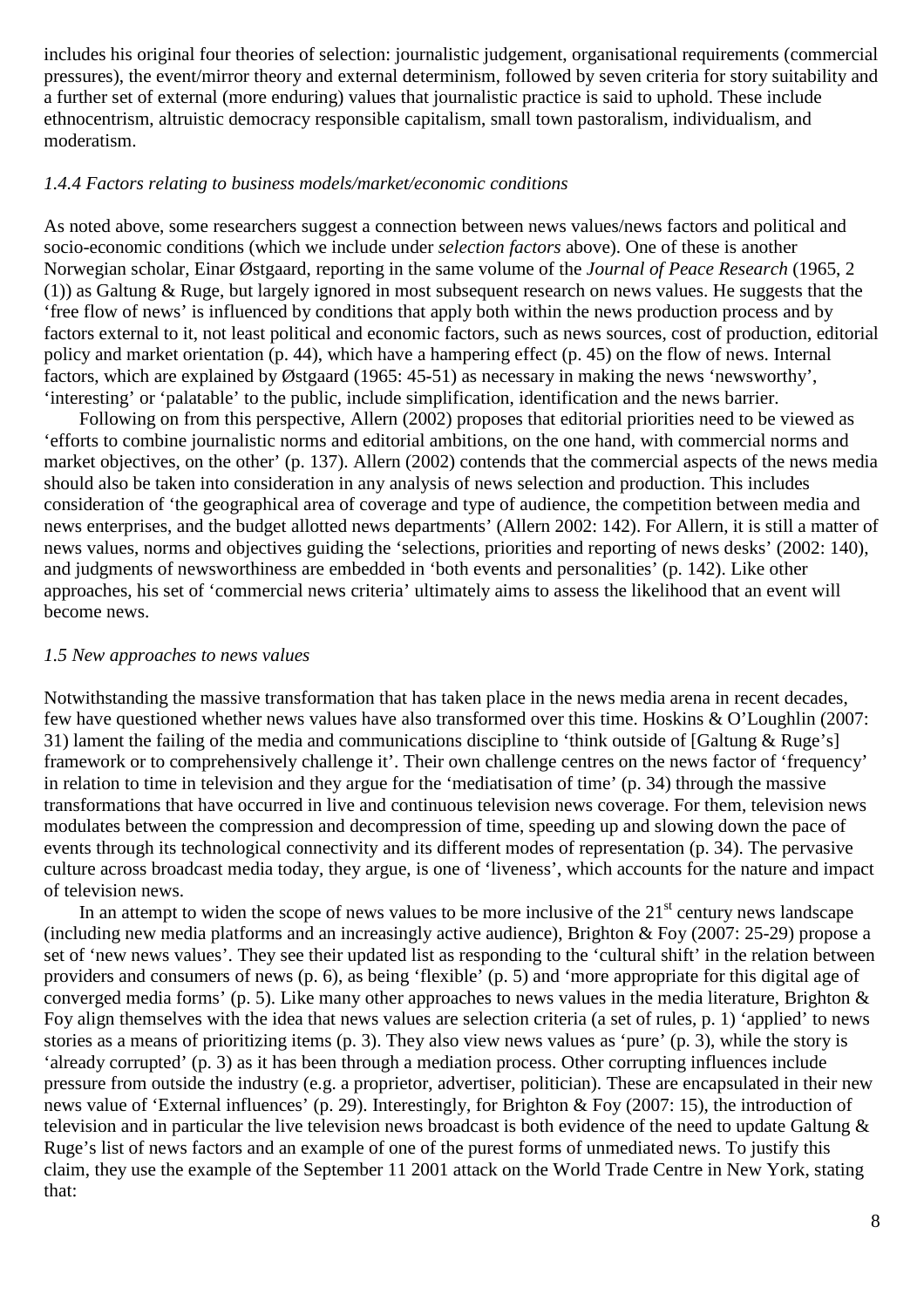the reportage, in whatever form it took, was instinctive on the part of the reporters, who knew that this was an event which needed no time to transform into news – and those who watched or listened around the globe as events unfolded knew with equal instinctiveness that there was no need for any mediation; what they were seeing was pure, unfiltered news. (Brighton  $&$  Foy 2007: 15)

Brighton & Foy's (2007) list of new news values includes Relevance, Topicality, Composition, Expectation, Unusualness, Worth and External Factors. There is considerable overlap between the explanations for their new news values and for those that have come before them (see Table 1/appendix).

# *1.6 Summary*

 $\overline{a}$ 

Common to the approaches to news values within the Media/Journalism Studies literature is that news values are largely conceptualised as existing externally to the final news story text and are the key drivers in the news selection process. One would expect such approaches to be based primarily in ethnographic research: observations of the processes of journalistic practice, interviews with editors/decision-makers in relation to their selection of this story over that etc., rather than by examining actual news stories. However, content analysis is still a prevalent method, and, as O'Neill & Harcup (2008: 171) point out, 'discussion of news sometimes blurs distinctions between news *selection* and news *treatment*' (italics in original, see also Hartley 1982: 79, Staab 1990).<sup>5</sup> Another commonality of this research lies in its neglect of *visual* content. Thus, only few researchers have considered newsworthiness and its relation to news photography. The next section provides an overview of this research.

# **2. News values and images**<sup>6</sup>

Photographs have been an integral part of the news storytelling process since their inception. However, the body of research investigating press photography does not appear to match this longevity (see Caple 2013 for a review) and is severely lacking with respect to the relationship between news values and press photography. This has been noted by only a few researchers (see for example Rössler et al 2011), and Tunstall (1971: 21) is the only researcher to criticize Galtung & Ruge for ignoring the visual aspect of news presentation altogether.

For those who have dealt with news values and press photography, the focus remains on the selection process. Thus, the concept of visualization and the availability of images have been listed as selection criteria (see Rössler et al 2011: 417). An example of this can be seen in the theorizing of Harcup & O'Neill (2001). They have a sub-category of what they call the news value of 'entertainment' which is labelled 'picture opportunities' (p. 274). They comment that 'if a story provided a good picture opportunity then it was often included even when there was little obvious intrinsic newsworthiness' (Harcup & O'Neill 2001: 274). They further suggest that:

Certain combinations of news values appear almost to guarantee coverage in the press. For example, a story with a good picture, or picture opportunity combined with any reference to an A-list celebrity, royalty, sex, TV, or a cuddly animal appears to make a heady brew that news editors find almost impossible to resist (Harcup & O'Neill 2001: 276).

Hall (1973: 179) talks of the professional ideology of news. For him, there are two levels of signification of news. In relation to images, this involves the formal news value of the photographic sign – i.e. the elaboration of the photograph and text in terms of the professional ideology of news, which is 'the common-sense

<sup>&</sup>lt;sup>5</sup> This survey focuses on conceptualizations of news values rather than methods used in their analysis, a topic that would deserve a critical review on its own. For instance, identifying news values in stories (through content analysis) to determine why these stories were chosen is highly problematic, as it tells us more about the *how* than the *why* of coverage (Hartley 1982: 79, Harcup & O'Neill 2001: 276).

 $6$  For reasons of scope, we focus primarily on news photography here, rather than broadcast news imagery. Some of the latter research conceptualizes 'value' in moving images in relation to production and economic values (see for example Cummins & Chambers 2011), which falls outside of the definition we are using here. But see Maier & Ruhrmann (2008) for an approach that builds on Schulz (1982).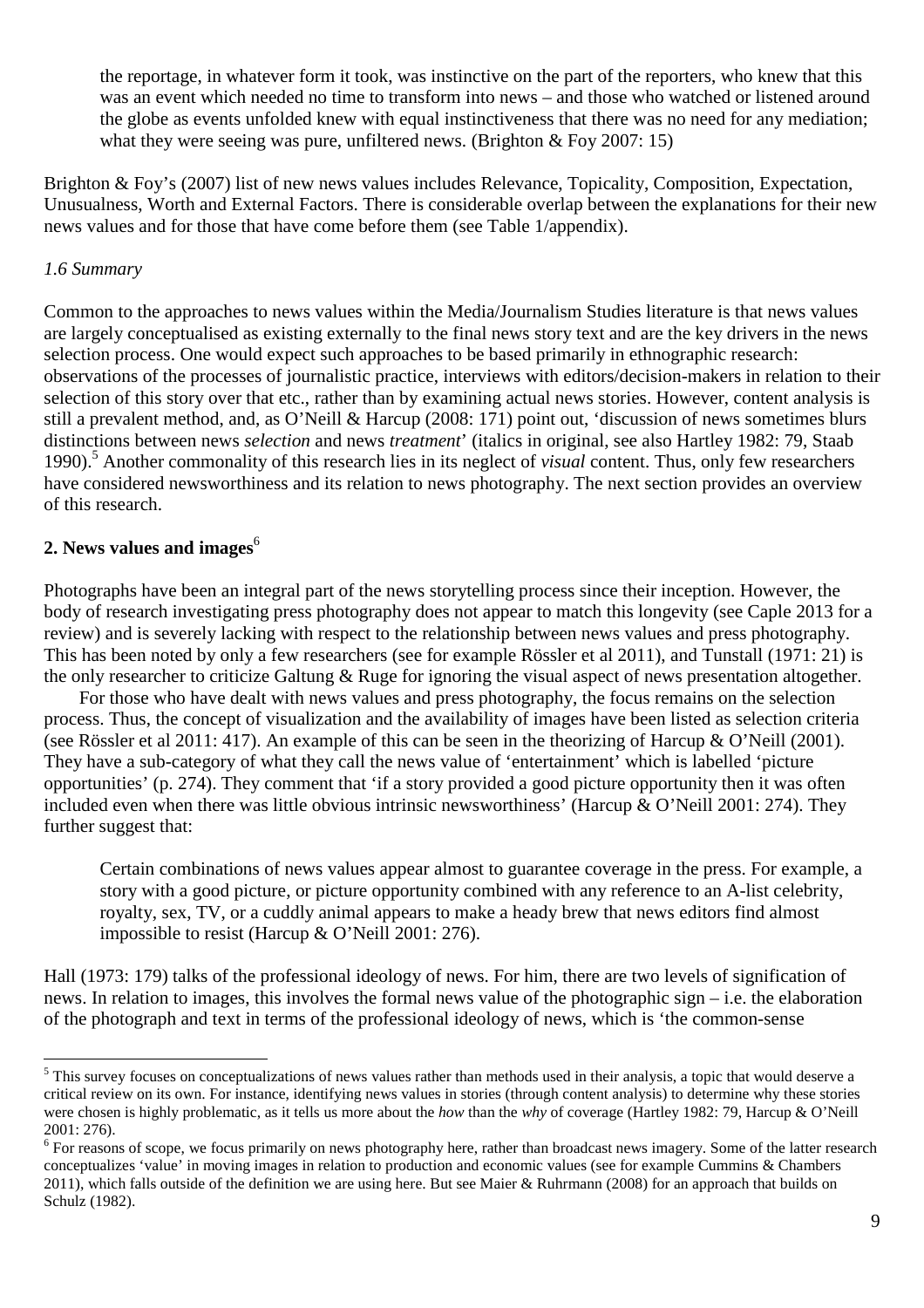understanding as to what constitutes the news in the newspaper discourse' (Hall 1973: 179). Formal news values as expressed in the press photograph would include the unexpected, dramatic, recent event concerning a person of high status. The second level of signification is the ideological level of connoted themes and interpretations.

Singletary and Lamb (1984: 108) measure the news value of award-winning press photography in the US using 'the yardstick of the traditional values' and find that the photos 'typically focused on a narrow range of those values'. These were timeliness, proximity and conflict in the case of *news* photos, and proximity and human interest in *feature* photos (p. 108).

Only a few researchers have attempted to compile a list of news values that specifically relate to press photography. Craig (1994: 198) has suggested that while press photographs can and do confirm the newsworthiness of the story they accompany, they may also perform specific functions, often in opposition to the functions of the news stories. In a study of the use of press photographs in two Australian publications, the *West Australian* (a Perth-based metropolitan broadsheet newspaper) and the *Australian* (a national broadsheet newspaper), Craig detects five news values at work in press photographs: reference to elite persons, composition, personalization, negativity and conflict/dramatization (see Table 2/appendix). In more recent times, another set of researchers have proposed a set of 'image-inherent news factors' (Rössler et al 2011: 417). Their catalogue of photo news factors includes *damage, violence*/*aggression, controversy, celebrities, unexpectedness, emotions, execution and technique,* and *sexuality*/*eroticism.* These photo news factors are defined as 'selection criteria' and are said to determine whether the images are 'worth publishing' (p. 417). Caple (2013) presents a more detailed discussion of the relationship between news values and press photography and demonstrates the usefulness of a discursive approach (see Section 3 below).

#### **3. News values and Linguistics**

#### *3.1 Overview*

Most linguistic research on news discourse does not appear to be interested in analysing or discussing news values in depth, perhaps because they are not seen as relevant for linguistic analysis, but as lying outside the text. Database results (Linguistics and Language Behaviour Abstracts; Modern Languages Association International Bibliography) show a dearth of articles in linguistic publications devoted to news values, with only a handful of results including the search term 'news values' (29 August 2013). Thus, much linguistic research does not mention news values at all or if it does, mentions them only in passing, because the focus is on other aspects. Where news values *are* mentioned, definitions from the Journalism Studies research are usually taken on without questioning them (but see Montgomery's 2007: 10-11 discussion of the epistemological status of news values and his own news values for broadcast news in Table 1/appendix). Articles often examine particular aspects of journalism, such as the relation between PR material and news story (Sissons 2012), advert and news story (Ungerer 2004), narrativization and human interest in war reporting (Piazza & Haarman 2011), or the construction of nature (Goatly 2002) rather than being devoted to a close examination of news values. Even where they do pay attention to news values in more detail, for example Ben-Aaron's (2003, 2005) examination of stories about national holidays or anniversaries, or Bednarek's (2006) comparison of British tabloids and broadsheets, they usually follow the relevant literature in Journalism and Linguistics, mostly citing key readings such as Galtung & Ruge (1965), van Dijk (1988) and Bell (1991). This is also the case for publications in Critical Discourse Analysis (e.g. Baker et al 2013). For example, Richardson (2007) sees news values as one of several professional practices 'that shape journalism as a discourse process and therefore help to account for the products of newspaper discourse' (p. 182). He explains news values as 'the criteria employed by journalist to measure and therefore to judge the "newsworthiness" of events' (p. 91); he talks about events (such as a war involving Britain) satisfying news values (p. 182), but also writes that 'news values are the (*imagined*) preferences of the expected audience' (p. 94, italics in original). The relationship between these different conceptualizations is not discussed at length, but if we interpret Richardson's remarks correctly, this means that in his view an event occurs, it satisfies particular news values, journalists measure and judge this newsworthiness based on what they imagine their audiences find newsworthy and use this judgment to 'select, order and prioritise the collection and production of news' (p. 91).

A handful of linguists *have* tried to come up with their own conceptualisation of news values, with three broad camps to be distinguished, which we call *practice-based*, *cognitive* and *discursive*.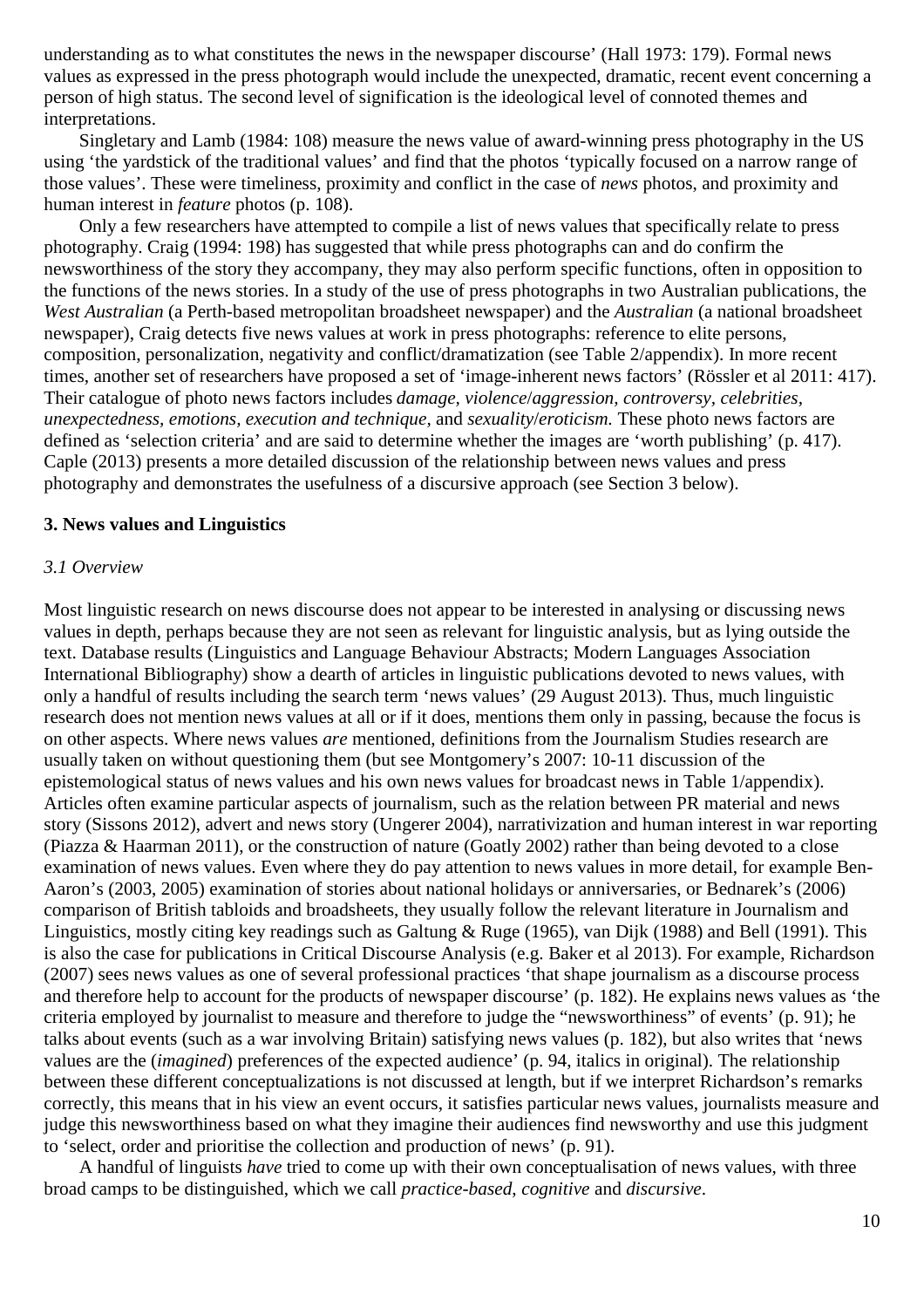#### *3.2 Practice-based*

 $\overline{a}$ 

The practice-based approach is represented by Allan Bell and Colleen Cotter, who both draw on their professional background as journalists.<sup>7</sup> Bell describes news values as 'the – often unconscious – criteria by which newsworkers make their professional judgements as they process stories' (Bell 1991: 155). Bell proposes that these values can be identified through analysis of journalistic textbooks or by 'deduction from what actually happens in the media' (Bell 1991: 155) and appears to favour the latter approach.

For Bell, news values 'drive the way news stories are gathered, structured and presented' (Bell 1991: 247). As far as the coverage of news actors or events is concerned (what is selected, what makes the news), Bell argues that this can be explained by considering how they meet news values criteria, for example, elite news actors get to be in the news by virtue of being elite, whereas non-elite news actors get to be in the news for instance if something negative or unexpected happens to them (Bell 1991: 194). This suggests that for Bell, news values are also a *quality* of news actors/events, at the same time as being *criteria* that journalists are trained to operate (Bell 1991: 246). This becomes more explicit when he talks about 'obscure witnesses or givers of information with **no news value in their own right**' (Bell 1991: 180, our bold) or says that 'the murder is more newsworthy than the police investigation, the verdict more than the trial' (Bell 1995a: 320) or explains that one class of news values relates to 'the content of the news, the **nature** of its events and actors' (p. 156, our bold).

Bell (1991) also appears to attribute a clear mono-causal, uni-directional relationship; one where news values exist and control news production, including news presentation. He talks about news values as *moulding* (Bell 1991: 168), *controlling* (Bell 1991: 180) or *driving* (Bell 1995b: 26-7) the news story (in particular, its structure), with news values *leading to* events being framed in a particular way (e.g. Bell 1991: 169). Thus, at times, it seems as if news values exist independently of journalists, either in the 'nature' of events/actors or as somewhat reified driving forces of news story production. At other times, Bell talks about '*perceived* news value' (Bell 1995a: 313, italics in original) and 'the values by which one "fact" is **judged** more newsworthy than another' (Bell 1995a: 320, our bold). The words 'perceive' and 'judge' here clearly imply a journalist as agent and such phrasing is more in line with his conceptualization of news values as criteria.

Bell further suggests that news values can also be 'enhanced' through language by journalists, as they edit input texts (such as interview notes, press releases, etc) to produce final copy (p. 65) as well as in copy-editing (e.g. Bell 1991: 229; Bell 1995b: 26). Indeed, Bell says: 'maximizing news value is the primary function' (Bell 1991: 76) of copy editing, and he gives several examples of this, when discussing individual news stories.

Bell's approach becomes more complex by including many phenomena under the term *news values.* Building on but also modifying Galtung & Ruge (1965), he categorizes them into three groups: The first group relates to news content and includes values such as Recency, Unexpectedness and Superlativeness. The second group concerns news gathering and processing and includes values such as Continuity, Competition, and Prefabrication. The third group concerns three values that have to do with 'the quality or style of the news text' (160) – Clarity, Brevity and Colour – and in fact Bell also talks about these as 'goals' or 'aims' of news writing and editing (Bell 1991: 160; 1995a: 306, 319). (A more detailed definition/explanation of each news value is offered in Table 1 in the appendix.) Bell has been very influential in Linguistics: Textbooks largely tend to follow his conceptualization when explaining news values (e.g. Durant & Lambrou 2009: 88) and it has also influenced other linguists in the field (e.g. Bednarek 2006).

In some ways, Cotter's approach to news values is similar to that of Bell. News values are seen as journalists' '*internalized assumptions* about what is important to transmit' (p.56, italics in original). They influence journalistic decisions by providing or functioning as guidelines or parameters and establishing selection criteria and a 'hierarchy of importance' (p. 73-74). In this sense, they 'are **used** to decide what is news' (Cotter 2010: 87, bold face in original). Where Bell talks about news values as criteria that journalists are trained to use, Cotter assumes that journalists are inculcated with news values through a socialization process (p. 53).

Like Bell, news values are also referred to as 'elements of content' (Cotter 2010: 94), qualities of news items or properties of stories, for example '**A story with impact**, like a tax hike or election result, gets "higher"

 $<sup>7</sup>$  As far as linguistic sub-disciplines concerned, the two researchers differ in their approach to news discourse – Bell is a sociolinguist,</sup> whereas Cotter is an ethnographic researcher.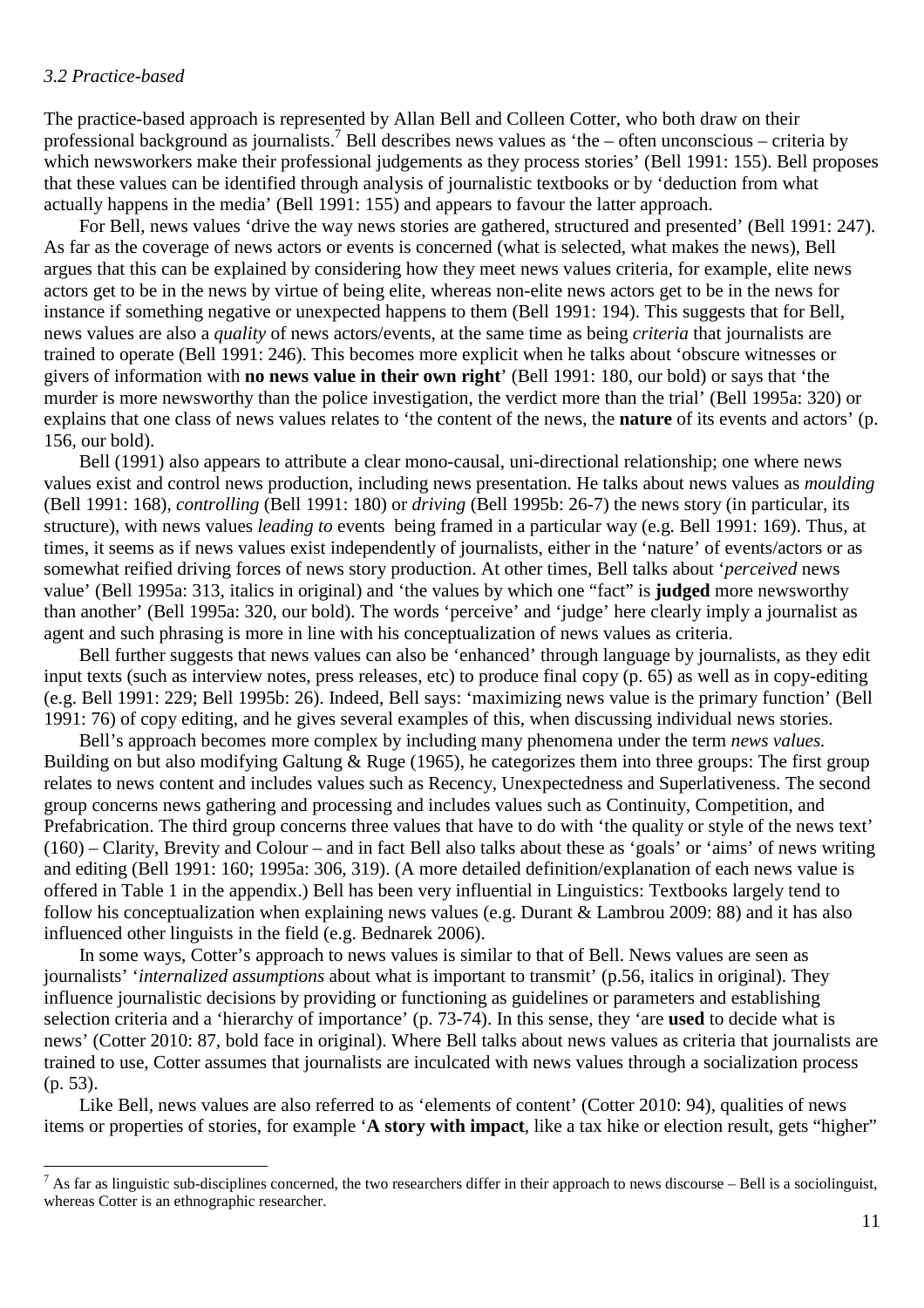or more prominent coverage than a meeting notice or club event' (Cotter 2010: 95, our bold) or when Cotter explains that the news value of Prominence is about the standing of news actors (p. 69). Here it seems again as if news values exist independently of journalists, although Cotter also talks about them as 'group-agreed qualities ... that make an item newsworthy' (Cotter 2010: 87), where 'group-agreed' implies journalists as agents. Indeed, for the most part, Cotter clearly sees news values as something that inheres in journalists – assumptions or an ideology that they hold. $8$ 

Again like Bell, Cotter seems to attribute a clear mono-causal, uni-directional relationship, with news values *influencing* (p. 1) or *governing* (p. 73) news practice, *shaping* (p.67) or becoming *embedded* (p.67) in text. Indeed, she sees their influence as all-encompassing:

News values are not only invoked to answer questions at the *conceptualization stage* about **what** to cover or what counts as news, but also to answer other relevant journalistic questions related to the story and *story construction*: **how** to cover it, **what** to emphasize or start off with (the "lede" [sic]), **who** to talk to, **when** to proceed or hold back. They are also relevant to the story's placement or *position* in the paper or on the broadcast: **where** to position it physically in time (radio and television) or space (print) and **how** to play it, incorporating non-textual demands pertaining to space and time on any one day. (Cotter 2010: 75, bold face and italics in original)

However, Cotter does not take as broad a view as Bell on news values and factors such as Bell's news value of Composition (to do with the mix of similar/different kinds of news) are seen as influencing factors but outside newsworthiness (e.g. Cotter 2010: 80). Further, she makes the point that what she calls 'in-group taxonomies' (textbook lists of news values, with the key news values of Timeliness, Proximity and Prominence) differ to those of outsiders (lists compiled by researchers) (Cotter 2010: 68). She further shows how news values are invoked explicitly in story meetings through what she calls 'news-value-instantiated proposition' (e.g. a statement by an editor that *It'll be a little old* [Recency], or *It's still pretty significant* [Importance]; see Cotter 2010: 95-97, 103, for other examples). Cotter also notes that news values are cited in discussions where news workers reflect on and evaluate their own news practice, for instance in newsroom meetings, memos, or trade publications (p. 76). News values are further implicitly credited in discussions of newsworthiness e.g. in columns and opinion pieces (p. 71-72), both to justify why something *was* and why it was *not* covered (e.g. a columnist describing someone as '*a woman nobody has ever heard of'* [Prominence]). Again, using words such as 'invoke', 'cite', or 'credit' appears to perhaps suggest that the news values exist independently of the discourse. However, Cotter does also state that such discourse *reinforces* news values (p. 94).

#### *3.3 Cognitive*

l

The cognitive approach is represented by Teun van Dijk and Roger Fowler, who both apply Critical Discourse Analysis. While they do not discuss news values to the extent that Bell and Cotter do, they do offer their own conceptualizations, rather than simply drawing on Journalism research. Van Dijk (1988) distinguishes different types of news values: those having to do with the economic conditions of news production (including constraints such as budgets, sales/subscriptions); those associated with the newsgathering production process (deadlines, sections, accessibility of sources), and a range of 'more specific cognitive constraints that define news values' (Novelty, Recency, Presupposition, Consonance, Relevance, Deviance and Negativity, Proximity; see Table 1 in the Appendix). He interprets news values as constraints that 'have a cognitive representation' (p. 121). These constraints are said to underlie the production of news, including selection and formulation: 'the interpretation of events as potential news events is determined by the potential news discourse such an interpretation (model) may be used for, and conversely. News production seems circular: Events and text mutually influence each other.' (p. 113).<sup>9</sup> Similarly, Fowler (1991) starts off by explaining Galtung and Ruge's (1965) original news values, but comes up with his own cognitive conceptualisation. In this definition, news

<sup>&</sup>lt;sup>8</sup> This means that Cotter's approach could also be subsumed under the 'cognitive' approach. However, her conceptualization is only implicitly cognitive and her ethnographic research clearly focuses on newsroom *practice*.

 $9 \text{ A similar point seems to be made by semiotician Jonathan Bignell: 'An event attains news value not simply because of what it is, but$ also because it can be narrated in the terms of an existing narrative code. […] So selecting events for the news cannot […] be prior to the representation of the event in a narrative code. The activity of selection already involves an awareness of the narrative codes in news discourse.' (Bignell 2002: 87).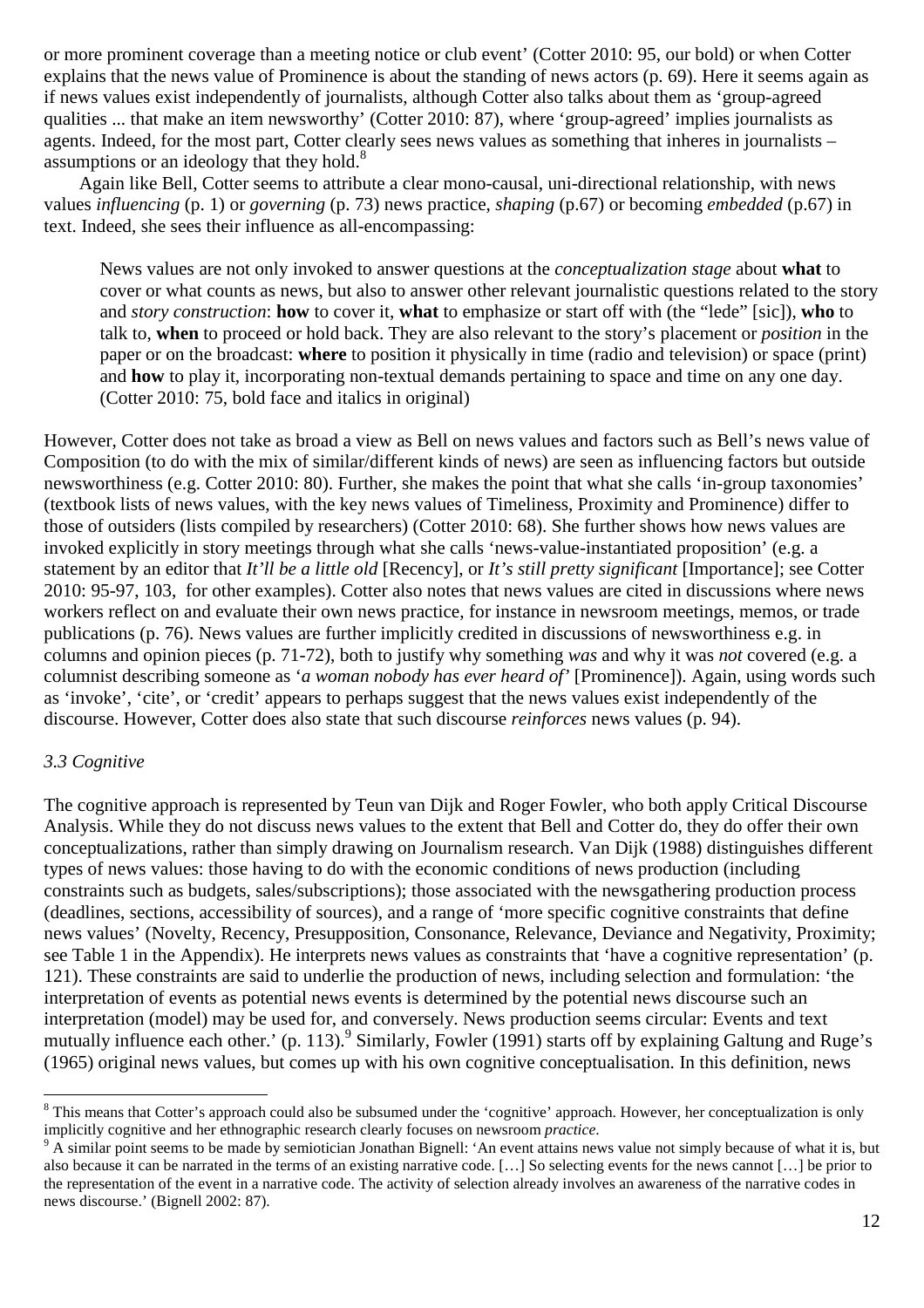values are seen as socially constructed 'intersubjective mental categories' (p. 17), although Fowler also argues that they are 'qualities of (potential) reports' and 'features of representation' (p. 19). In other words, both Fowler and van Dijk conceptualise news values as cognitive, but also recognize their social and discursive dimensions.

#### *3.4 Discursive*

 $\overline{a}$ 

A final approach within Linguistics is our own 'discursive' approach (Bednarek & Caple 2012a, b, 2013, in press), which we are currently refining. This approach is interested in examining systematically the role that language, image and other semiotic resources play in the construction of newsworthiness. Before we address the way this role is theorized in our own research, it is useful to provide a snapshot of how the relationship between language and news values has been addressed in other linguistic research.<sup>10</sup>

If this relationship is addressed at all, it is variously described as linguistic representations/features *contributing to* (Ledin 1996: 56), *increasing* (Ben-Aaron 2005: 715), *conforming to* (Goatly 2002: 18), *stressing* (Goatly 2002: 18) or being linguistic *manifestations of* particular news values (Ledin 1996: 56). As suggested above, for Bell, the language of news stories 'reflects and expresses' (Bell 1991: 2) news values, and journalists can enhance news value through language. In Cotter's (2010) approach, news values become 'embedded' in text but they are also frequently 'cited' or 'invoked' in discussions during or on news practice. For Montgomery (2007: 93), a linguistic feature like the present tense is 'driven by' the news value of Recency. Bednarek (2006) uses news values to explain why particular evaluations occur in news stories, noting how linguistic devices *contribute to* (p. 71), *express* (p. 76), *enhance* (p.149) or are 'related to' (p. 75) particular news values. For instance, the use of words such as *reveal*, *revelation* and *disclose* enhances the news value of Unexpectedness (Novelty) by implying that there is new information that has been uncovered and evaluations of importance can make the Eliteness of a source explicit (e.g. *top psychologist Dr Peter Kindermann*). Similarly, Stenvall (2008) shows that anonymous sources can be '*construed* as "elite"', credible and newsworthy through evaluations (Stenvall 2008: 230, our italics), and Ledin (1996) proposes that anaphoric expressions may be 'central in *creating* [the news value of] personalization' (Ledin 1996: 56, our italics). However, none of these studies have systematically categorised the different resources that can be used to construct news values, although some have made a start in that direction: Bell (1991) identifies certain linguistic devices that 'enhance' news value through the discussion of specific examples; Cotter (2010) identifies certain linguistic devices that 'cite' or 'invoke' news values; and Bednarek (2006: 231-233) systematically catalogues the discourse function of evaluations, including with respect to news values.

Our discursive perspective is indebted to this previous research but takes it further in making a two-fold contribution to the study of news values: first, we take an *explicitly discursive* approach to news values:

In this view, news values can be seen as discursively constructed, and newsworthiness becomes a quality of *texts*. News values are thus defined as the 'newsworthy' aspects of actors, happenings and issues *as existing in and constructed through* discourse. (Bednarek & Caple in press, bold/italics in original)

Secondly, we go *beyond* language and aim to systematically categorise a wide range of semiotic devices that are used to construct newsworthiness in the press, including news photos/footage, layout and typography. Our ultimate aim is to establish a framework that can be used to analyse how specific events, issues or news actors are constructed as newsworthy, for example through foregrounding particular news values. While we have focussed in our own research on published news stories, the discursive approach can be applied to any 'text' that plays a role in the news process, such as verbal and visual input material, newsroom discussions, interviews, press releases, and so on. In essence, then, our approach concerns itself with *how* events are

<sup>&</sup>lt;sup>10</sup> Journalism Studies research usually does not discuss the relationship between language and news values. An exception is Martin Conboy, who is interested in critical linguistic approaches to Journalism Studies. Conboy (2006) notes that tabloid news values are 'expressed' (p. 15) in language, and that particular linguistic strategies are 'an essential part of' (p. 15) or 'suit' (p. 16) their news values. A particular word such as *Brits/Britons* can also be regarded as 'a strong indicator of newsworthiness' (Conboy 2006: 49) or 'act as a distillation of the news value of the actor to the newspaper in question' (Conboy 2007: 15). Language in the news 'fits into these existing frameworks [news values]' (Conboy 2007: 30), but also functions to 'emphasize and give value' (Conboy 2007: 35) to news stories; words can 'highlight' (Conboy 2007: 37) news value. This means that analyzing the language choices of newspapers (e.g. tabloids) can tell us about their news values.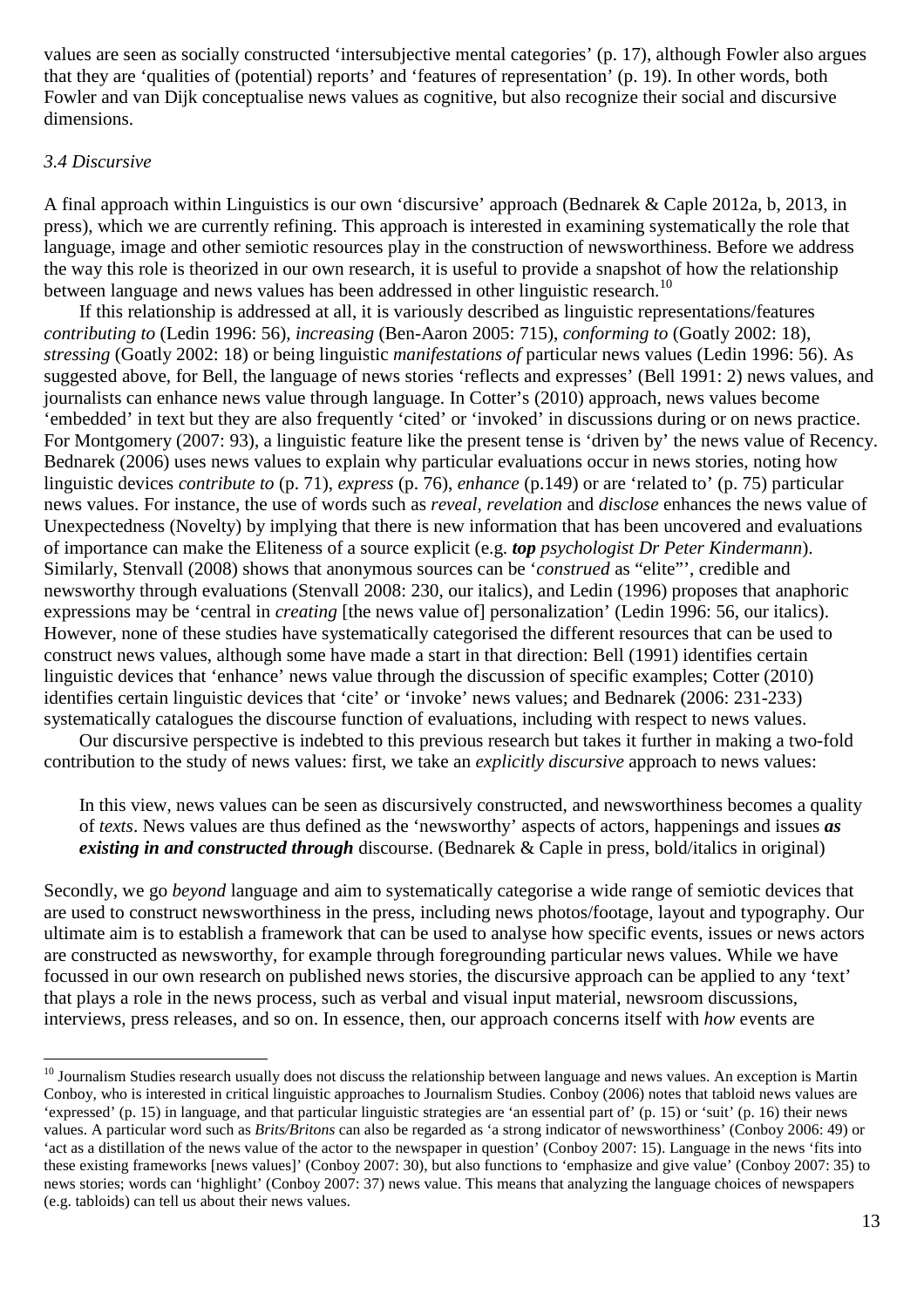discursively constructed as newsworthy in various phases of the news process. We should stress that our discursive approach is to be regarded as *complementary* to practice-based or cognitive approaches, and does not see the discursive as the only perspective on newsworthiness. For instance, we do assume that journalists have beliefs or 'instincts' about newsworthiness, so news values also have cognitive dimensions. And such beliefs do in turn impact on news practice. Further, the semiotic devices that construct newsworthiness are conventionalised and the result of journalistic practice over decades. We do not claim that they are always consciously/strategically used by newsworkers, although this may at times be the case – only ethnographic research can tell us about this; the discourse analytical approach cannot and does not claim to do so. However, the discursive approach can provide insights into what kinds of news values are emphasized on different platforms (print, online, radio, TV) and in different types of news discourse (such as hard news, soft news, business, sports, etc) and *how* they are constructed.

#### **References**

Allan, S. (1999), *News Culture*. Buckingham: Open University Press.

- Allern, S. (2002), 'Journalistic and commercial news values: News organizations as patrons of an institution and market actors', *Nordicom Review*, 23 (1-2): 137-152.
- Baker, P., Gabrielatos, C. & McEnery, T. (2013), *Discourse Analysis and Media Attitudes. The Representation of Islam in the British Press*. Cambridge: Cambridge University Press.
- Bednarek, M. (2006), *Evaluation in Media Discourse. Analysis of a Newspaper Corpus*. London/New York: Continuum.
- Bednarek, M. & Caple, H. (2012a), *News Discourse*. London/New York: Continuum [now Bloomsbury].
- Bednarek, M. & Caple, H. (2012b), '"Value added": Language, image and news values', *Discourse, Context, Media*, 1: 103-113.
- Bednarek, M. & Caple, H. (2013), 'News values a discursive approach'. Available at: http://qadda.com/NewsValues.html.
- Bednarek, M. & Caple, H. (in press), 'Why do news values matter? Towards a new methodological framework for analyzing news discourse in Critical Discourse Analysis and beyond', *Discourse & Society,* 25 (2).
- Bell, A. (1991), *The Language of News Media*. Oxford: Blackwell.
- Bell, A. (1995a), 'News time', *Time & Society*, 4 (3): 305-328.
- Bell, A. (1995b), 'Language and the media', *Annual Review of Applied Linguistics*, 15: 23-41.
- Ben-Aaron, D. (2003), 'When news isn't news: The case of national holidays', *Journal of Historical Pragmatics*, 4 (1): 75-102.
- Ben-Aaron, D. (2005), 'Given and news: Evaluation in newspaper stories about national anniversaries, *Text,* 25 (5): 691-718.
- Bignell, J. (2002), *Media Semiotics: An Introduction*, 2nd edition. Manchester: Manchester University Press.
- Brighton, P. & Foy, D. (2007), *News Values*. London: Sage.
- Chang, T.K., Shoemaker, P.J. & Brendlinger, N. (1987), 'Determinants of international news coverage in the U.S. media', *Communication Research*, 14 (4): 396-414.
- Conboy, M. (2006), *Tabloid Britain. Constructing a Community through Language*. London/New York: Routledge.
- Conboy, M. (2007), *The Language of the News*. London/New York: Routledge.
- Conley, D. and Lamble, S. (2006), *The Daily Miracle: An Introduction to Journalism*, 3<sup>rd</sup> edition. Melbourne: Oxford University Press.
- Cotter, C. (2010), *News Talk. Investigating the Language of Journalism*. Cambridge: Cambridge University Press.
- Craig, G. (1994), 'Press photographs and news values', *Australian Studies in Journalism*, 3: 182-200.
- Cummins, R.G. & Chambers, T. (2011), 'How production value impacts perceived technical quality, credibility, and economic value of video news', *Journalism & Mass Communication Quarterly*, 88 (4): 737-752.
- Curran, J. & Seaton, J. (2003), *Power without Responsibility: The Press, Broadcasting, and New Media in Britain*, 6<sup>th</sup> edition. London: Routledge.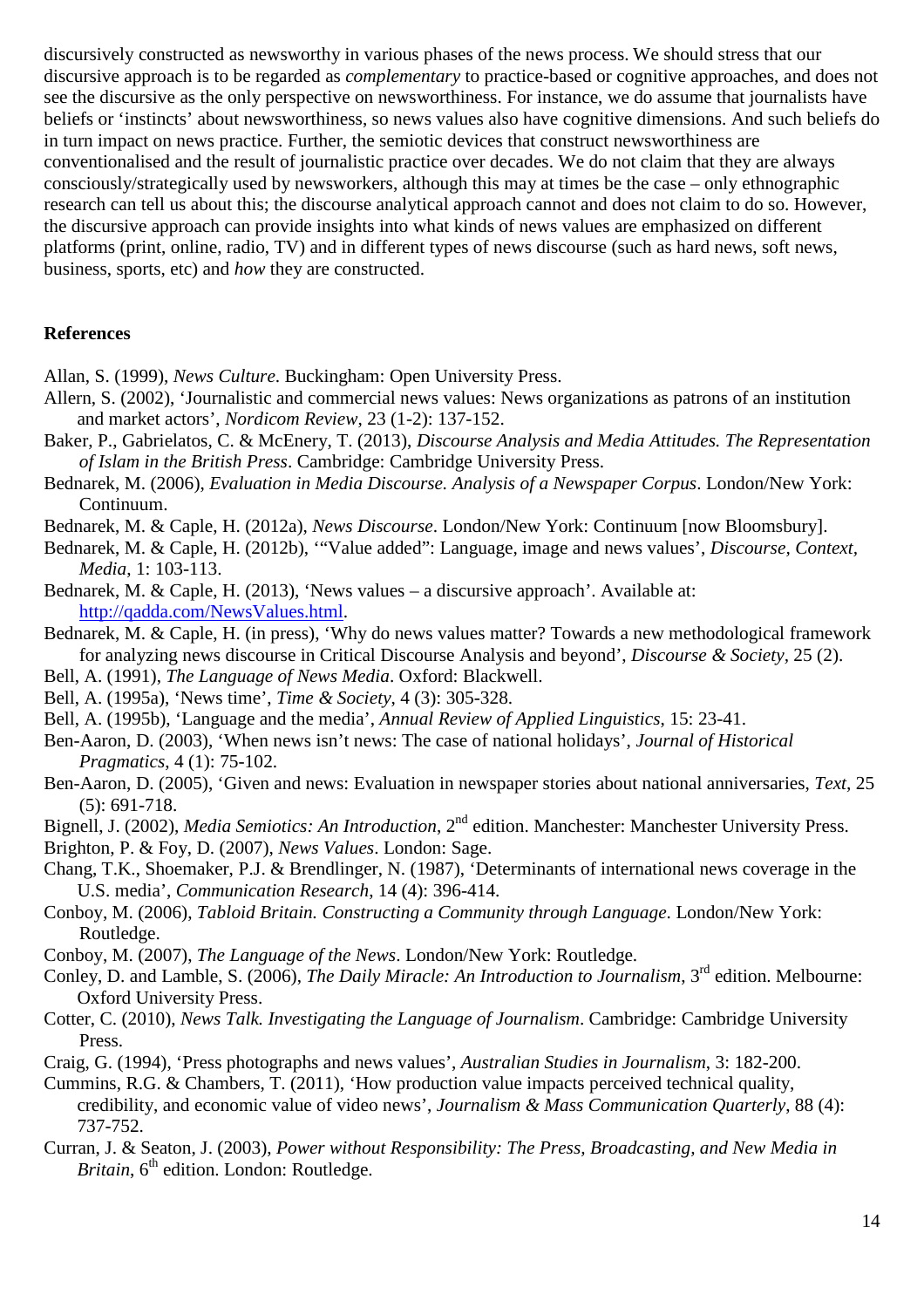- Donsbach, W. (2004), 'Psychology of news decisions: Factors behind journalists' professional behavior', *Journalism*, 5 (2): 131-157.
- Durant, A. & Lambrou, M. (2009), *Language and Media: A Resource Book for Students*. London/New York: Routledge.
- Eilders, C. (2006), 'News factors and news decisions. Theoretical and methodological advances in Germany', *Communications: The European Journal of Communication Research*, 31: 5-24.
- Ericson, R.V., Baranek P. M. and Chan J. B. L. (1987), *Visualising Deviance: A Study of News Organisation*. Toronto: University of Toronto Press.
- Fowler, R. (1991), *Language in the News. Discourse and Ideology in the Press*. London/New York: Routledge.
- Fuller, J. (1996), *News Values: Ideas for an Information Age*. Chicago/London: University of Chicago Press.
- Galtung, J. and Ruge, M. (1965), 'The structure of foreign news: The presentation of the Congo, Cuba and Cyprus crises in four Norwegian newspapers', *Journal of Peace Research*, 2 (1): 64-90.
- Gans, H.J. (2004), *Deciding What's News: A Study of* CBS Evening News, NBC Nightly News, Newsweek *and*  Time. Evanson, IL: Northwestern University Press.
- Goatly, A. (2002), 'The representation of nature on the BBC world service', *Text* 22 (1): 1-27.
- Golding, P. & Elliot, P. (1979), *Making the News*. London: Longman.
- Guo, Q. (2012), 'Perceptions of news value: A comparative research between China and the United States', *China Media Research*, 8 (2): 26-35.
- Hall, S., Crutcher, C., Jefferson, T., Clarke, J. and Roberts, B. (1978), *Policing the Crisis: Mugging, the State and Law and Order*. London: Palgrave Macmillan.
- Hall, S. (1973), 'The determinations of news photographs', in S. Cohen and J. Young (eds), *The Manufacture of News: Social Problems, Deviance and the Mass Media*. London: Constable, pp. 176-190.
- Hartley, J. (1982), *Understanding News*. London: Methuen.
- Harcup, T. and O'Neill, D. (2001), 'What is news? Galtung and Ruge revisited', *Journalism Studies*, 2 (2): 261- 280.
- Harrison, J. (2006), *News*. London: Routledge.
- Harrison, J. (2010), 'News media', in D. Albertazzi & P. Cobley (eds), *The Media: An Introduction*, 3<sup>rd</sup> edition. London: Longman, pp. 246-257.
- Heikkilä, H., Kunelius, R. & Ahva, L. (2010), 'From credibility to relevance: Towards a sociology of journalism's ''added value''', *Journalism Practice*, 4 (3): 274-284.
- Herman, E.S. & Chomsky, N. (1994), *Manufacturing Consent: The Political Economy of the Mass Media*. London: Vintage.
- Hjarvard, S. (1995), *Internationale TV-nyheder* [International News on Television]. Copenhagen: Akademisk Forlag.
- Johnson, T.J. & Kelly, J.D. (2003), 'Have new media editors abandoned the old media ideals? The journalistic values of online newspaper editors', *The New Jersey Journal of Communication*, 11 (2): 115-134.
- Johnstone J.W.C., Slawski, E.J. & Bowman, W.W. (1976), *The News People: A Sociological Portrait of American Journalists and their World*. Urbana, IL: University of Illinois Press.
- Johnson-Cartee, K.S. (2005), *News Narratives and News Framing: Constructing Political Reality*. Oxford: Rowman & Littlefield.
- Kepplinger, H.M. & Ehmig, S.C. (2006), 'Predicting news decisions. An empirical test of the two-component theory of news selection', *Communications: The European Journal of Communication Research*, 31: 25- 43.
- Kobré, K. (2008), *Photojournalism: The Professionals' Approach*. 6<sup>th</sup> edition. Boston: Focal Press.
- Lavie, A. & Lehman-Wilzig, S. (2003), 'Whose news? Does gender determine the editorial product?' *European Journal of Communication*, 18 (1): 5-29.
- Ledin, P. (1996), '*The prime minister, Ingvar Carlsson, he* or *Ingvar*? Anaphoric expressions in newspaper discourse', *Nordic Journal of Linguistics*, 19 (1): 55-80.
- Lee, J.H. & Choi, Y.J. (2009), 'News values and sports events: An application of a newsworthiness model on the World Cup coverage of US and Korean media', *Asian Journal of Communication*, 19 (3): 302-318.
- Lippmann, W. (1922), *Public Opinion*. New York: The Free Press. (Reprint 1965.)
- Maier, M. & Ruhrmann, G. (2008), 'Celebrities in action and other news. News factors of German TV news 1992-2004: Results from a content analysis', *Human Communication*, 11 (1): 201-218.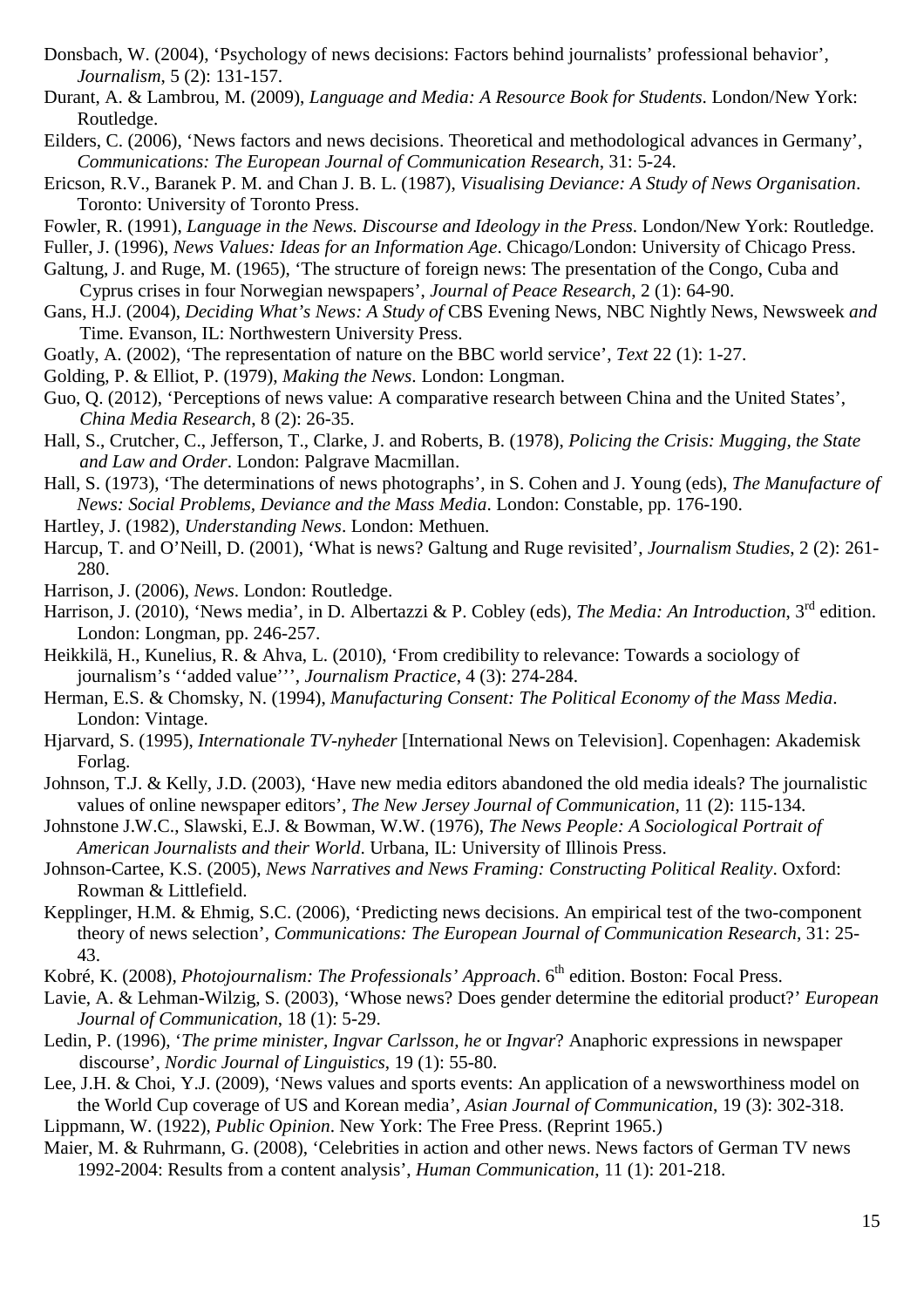- Masterton, M. (2005), 'Asian journalists seek values worth preserving', *Asia Pacific Media Educator*, 16 (6): 41-48. Available at: http://ro.uow.edu.au/apme/vol1/iss16/6.
- McChesney, R.W. (1999), *Rich Media, Poor Democracy: Communication Politics in Dubious Times*. Urbana, IL: University of Illinois Press.
- McQuail, D. (2005), *McQuail's Mass Communication Theory*, 5th edition. London: Sage.
- Montgomery, M. (2007), *The Discourse of Broadcast News. A Linguistic Approach.* London/New York: Routledge.
- Niblock, S. & Machin, D. (2007), 'News values for consumer groups: The case of Independent Radio News, London, UK', *Journalism*, 8 (2): 184-204.
- O'Neill, D. & Harcup, T. (2008), 'News values and selectivity', in K. Wahl-Jorgensen & T. Hanitzsch (eds), *Handbook of Journalism Studies*. Hoboken: Routledge, pp. 161-174.
- Østgaard, E. (1965), 'Factors influencing the flow of news', *Journal of Peace Research*, 2 (1): 39-63.
- Palmer, J. (1998), 'News production, news values', in A. Briggs & P. Cobley (eds), *The Media: An Introduction*. Harlow: Longman, pp. 377-391.
- Palmer, J. (2000), *Spinning into Control: News Values and Source Strategies*. London/New York: Leicester University Press.
- Piazza, R. & Haarman, L. (2011), 'Toward a definition and classification of human interest narratives in television war reporting', *Journal of Pragmatics*, 43: 1540-1549.
- Picard, R.G. (2010), *Value Creation and the Future of News Organisations: Why and How Journalism Must Change to Remain Relevant in the Twenty-first Century*. Barcelona: Media XXI.
- Price, V. & Tewksbury, D. (1977), News values and public opinion: A theoretical account of media priming and framing', in G.A. Barnett & E.J. Boster (eds), *Progress in Communication Sciences: Advances in Persuasion*. Greenwich, Conn.: Ablex, pp. 173-207.
- Richardson, J.E. (2007), *Analysing Newspapers. An Approach from Critical Discourse Analysis*. Basingstoke: Palgrave Macmillan.
- Rössler, P., Bomhoff, J., Haschke, J.F., Kersten, J. & Müller, R. (2011), 'Selection and impact of press photography: An empirical study on the basis of photo news factors', *Communications*, 36: 415-439.
- Schultz, I (2007), 'The journalistic gut feeling: Journalistic doxa, news habitus and orthodox news values', *Journalism Practice*, 1 (2): 190-207.
- Schulz, W.F. (1982), 'News structure and people's awareness of political events', *International Communication Gazette*, 30: 139-153.
- Shoemaker, P.J., Danielian, L.H. & Brendlinger, N. (1991), 'Deviant acts, risky business and U.S. interests: The newsworthiness of world events', *Journalism Quarterly*, 68 (4): 781-795.
- Singletary, M.W. & Lamb, C. (1984), 'News values in award-winning photos', *Journalism Quarterly*, 61 (1):104-108 and 233.
- Sissons, H. (2012), 'Journalism and public relations: A tale of two discourses', *Discourse & Communication*, 6 (3): 273-294.
- Stenvall, M. (2008), 'Unnamed sources as rhetorical constructs in news agency reports', *Journalism Studies*, 9 (2): 229-243.
- Staab, J.F. (1990), 'The role of news factors in news selection: A theoretical reconsideration', *European Journal of Communication*, 5: 423-443.
- Strömbäck, J., Karlsson, M. & Hopmann, D.N. (2012), 'Determinants of news content: Comparing journalists' perceptions of the normative and actual impact of different event properties when deciding what's news', *Journalism Studies*, 13 (5-6): 718-728.
- Tuchman, G. (1978), *Making News: A Study in the Construction of Reality*. New York: Free Press.
- Tunstall, J. (Ed.) (1970), *Media Sociology: A Reader*. London: Constable.
- Tunstall, J. (1971), *Journalists at Work: Specialist Correspondents: Their News Organizations, News Sources, and Competitor-Colleagues*. London: Constable.
- Ungerer, F. (2004), 'Ads as news stories, news stories as ads: The interaction of advertisements and editorial texts in newspapers', *Text,* 24 (3): 307-328.
- Van Dijk, T. (1988), *News as Discourse*. Hillsdale: Lawrence Erlbaum.
- Vasterman, P. (1995), *Media Hypes: A Framework for the Analysis of Publicity Waves*, accessed 24 August 2013, http://www.svj.hvu.nl/mediahype/mchype/hype.html.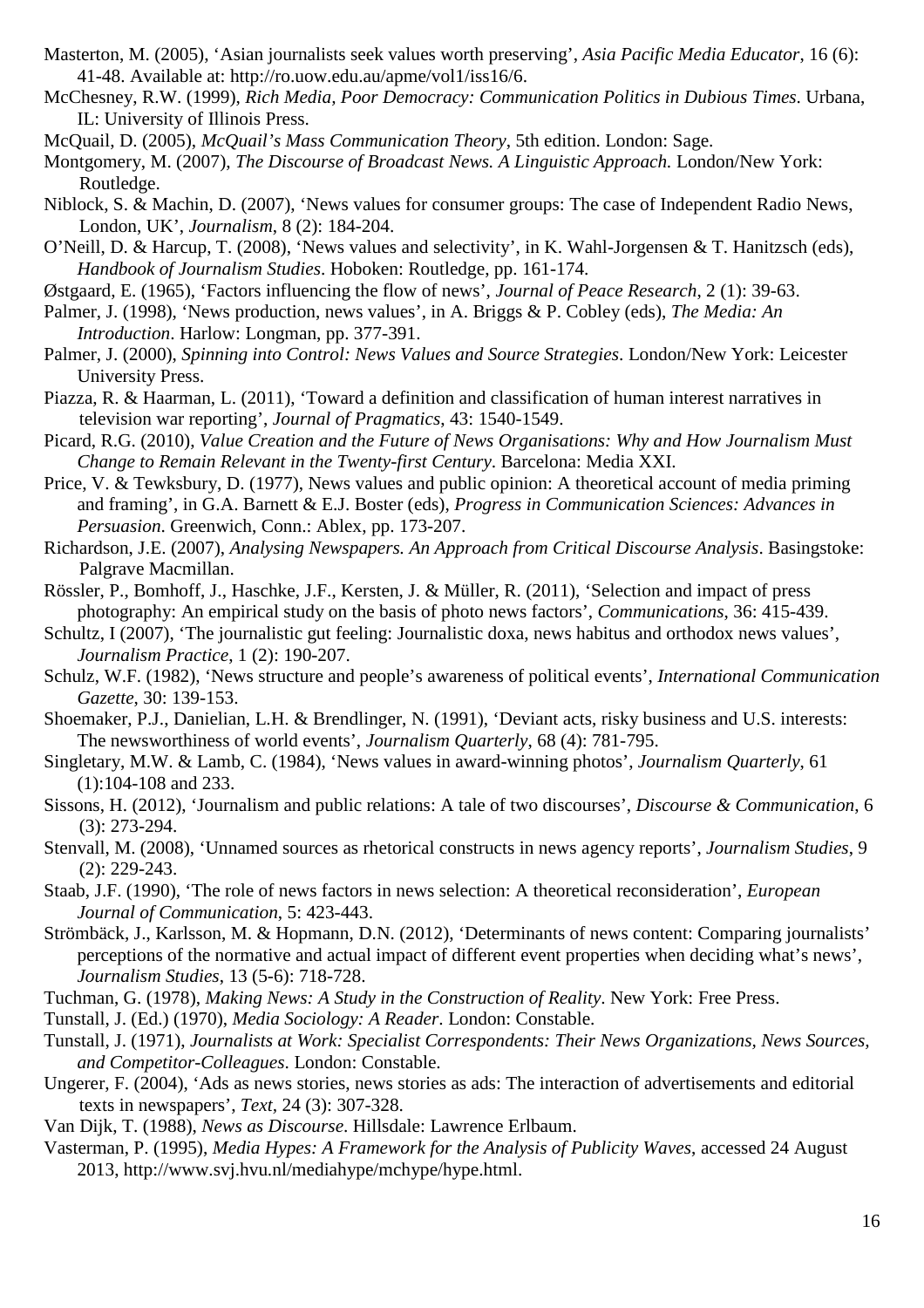Westerståhl, J. & Johansson, F. (1994), 'Foreign news: News values and ideologies', *European Journal of Communication*, 9: 71-89.

Wu, H.D. (2000), 'Systemic determinants of international news coverage: A comparison of 38 countries', *Journal of Communication*, 50 (2): 110-130.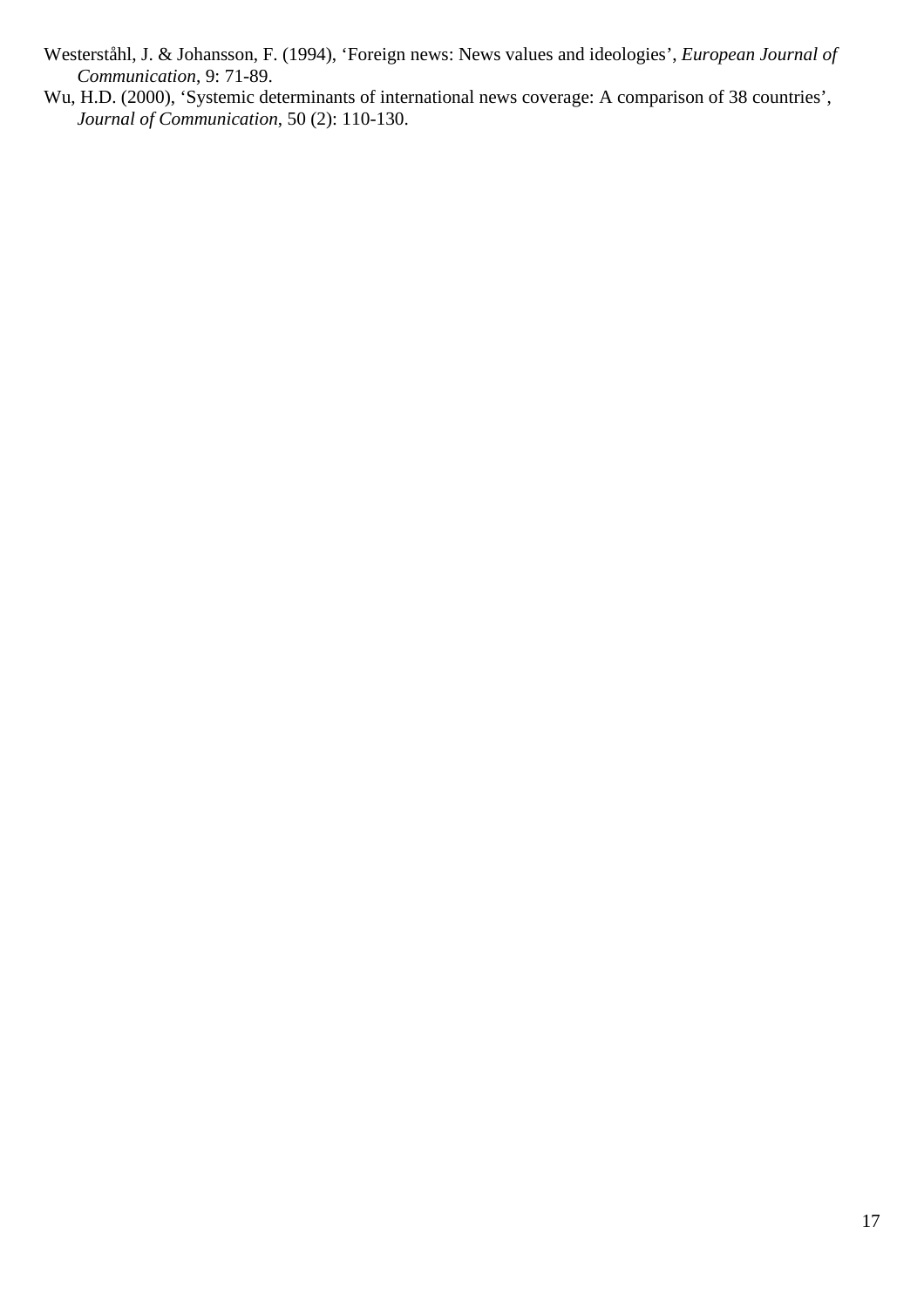#### **Appendix**

#### **Table 1: Definitions and explanations of news values (general)**

Explanatory note: In this table, the news value labels/names and definitions/explanations are cited from the relevant research, but the categorization into different thematic groups is ours. We have tried to group similar news values together, as far as this was possible. Although some news values could reasonably have been included into more than one group, we have given preference to one category per suggested news value. It is advisable to read the definitions carefully and to consult the cited studies themselves for further detail. News values relating to visual elements are listed in Table 2. The order of sources is chronological.

| <b>Name of News Value</b>                                              | <b>Definition/Explanation</b>                                                                                            | <b>Source</b>      |
|------------------------------------------------------------------------|--------------------------------------------------------------------------------------------------------------------------|--------------------|
| News values measured by the level of SIZE, SCALE OR SCOPE of the event |                                                                                                                          |                    |
| Threshold                                                              | 'the bigger more violent [the event is] the bigger the headlines it will make'                                           | Galtung & Ruge     |
|                                                                        | Or put in a more dichotomous form: 'there is a threshold the event will have to pass before it will be recorded at all'  | 1965:66            |
| Size                                                                   | The more people involved in a disaster, or the presence of 'big names' at a formal occasion, enhance the initial         | Golding & Elliott  |
|                                                                        | visibility of such events and hence their consequent news value.'                                                        | 1979: 119          |
| Superlativeness                                                        | 'the biggest building, the most violent crime, the most destructive fire gets covered (Galtung and Ruge's term is        | Bell 1991 (L): 157 |
|                                                                        | THRESHOLD'                                                                                                               |                    |
| Magnitude                                                              | 'stories that are perceived as sufficiently significant either in the numbers of people involved or in potential impact' | Harcup & O'Neill   |
|                                                                        |                                                                                                                          | 2001:279           |
| Size                                                                   | Size is the quantification or the "largeness", "weightiness", or "frequency" of an occurrence or the quantification or   | Johnson-Cartee     |
|                                                                        | estimation of the number of people, animals, places, or things affected by the size of the occurrence.'                  | 2005: 128          |
| N/A                                                                    | 'occur on a grand scale'                                                                                                 | Harrison 2006: 137 |
| Scale/Scope                                                            | 'Events need to be of a scale large enough to warrant attention.'                                                        | Montgomery 2007    |
|                                                                        |                                                                                                                          | (L): 6             |
| Intensity/Discontinuity                                                | The sharper and more temporally bounded the event the easier it is to integrate it into the temporal rhythms of news.    | Montgomery 2007    |
|                                                                        | [] Thus, coastal erosion, agricultural failure, climate change or the business cycle lack newsworthiness until they      | (L): 6             |
|                                                                        | 'go critical' and a slow process can be condensed to a narrow event such as economic slump, famine or the melting        |                    |
|                                                                        | of an ice-cap. Events in a series of stable, steady-state occurrences are less newsworthy than an event which            |                    |
|                                                                        | represents a sudden deviation from the norm.' [also related to news cycle and to Novelty; cf. below]                     |                    |
|                                                                        | News values measured by the level of CONFLICT and NEGATIVITY in the event/happening                                      |                    |
| Negativity                                                             | 'negative news will be preferred to positive news' because it:                                                           | Galtung & Ruge     |
|                                                                        | 'satisfies the <i>frequency</i> criterion better';                                                                       | 1965: 69-70        |
|                                                                        | 'will more easily be consensual and unambiguous';                                                                        |                    |
|                                                                        | is 'more consonant';                                                                                                     |                    |
|                                                                        | is 'more <i>unexpected</i> '.                                                                                            |                    |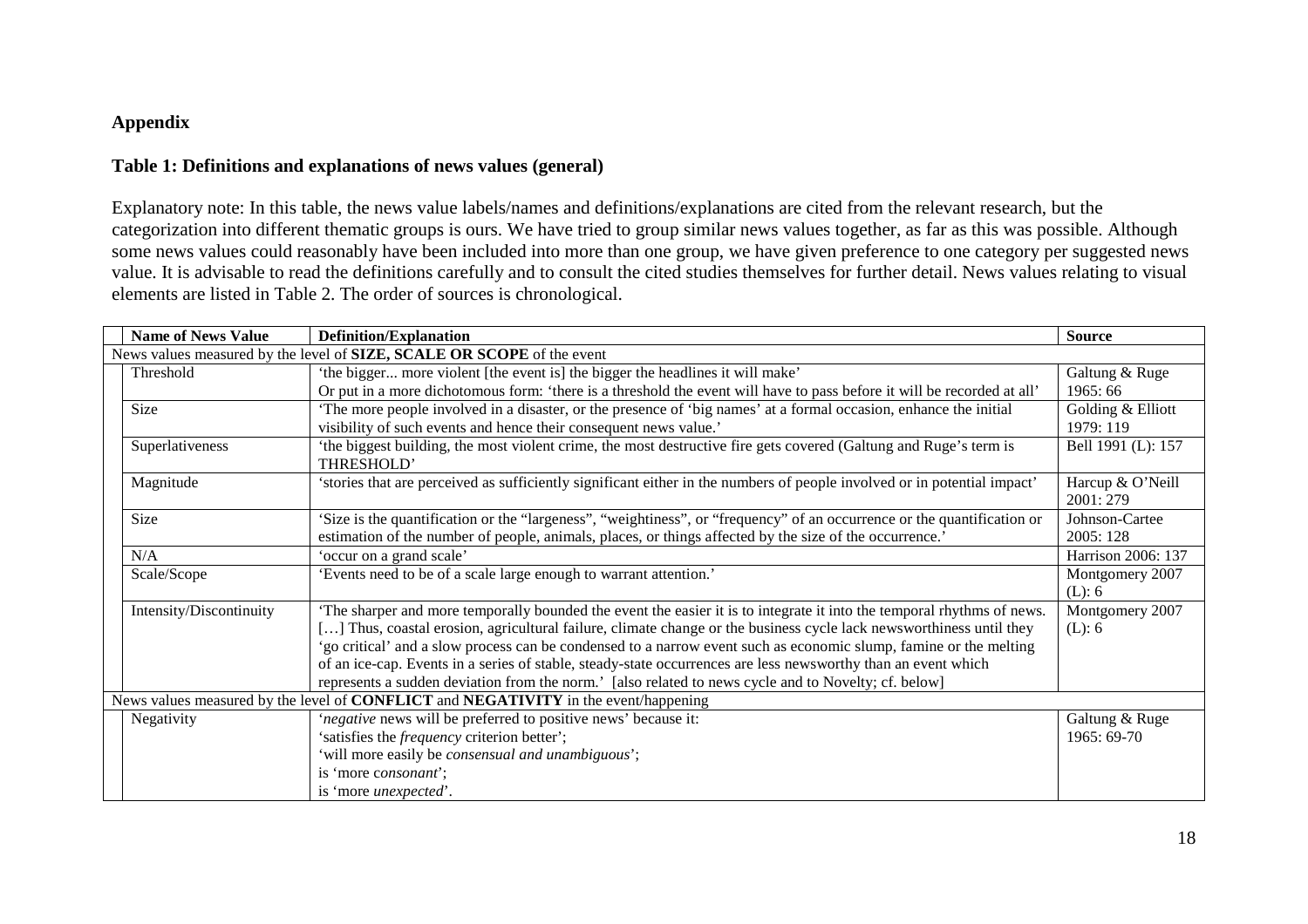|                          | Thus more likely to satisfy more of the criteria for news selection.                                                       |                           |
|--------------------------|----------------------------------------------------------------------------------------------------------------------------|---------------------------|
| Negativity               | 'Bad news is good news News is about disruptions in the normal current of events' (p. 120). Such news provides             | Golding & Elliott         |
|                          | drama and shock value which attracts audiences.                                                                            | 1979: 120                 |
| Valence: Aggression      | 'Act of violence, manifest conflict with injured or dead persons, hostages war [sic] or warlike incident, murder or        | Schulz 1982: 152          |
|                          | second-degree murder'                                                                                                      |                           |
| Valence: Controversy     | 'Vehement political dispute, clashing debate, protest, demonstration, strike'                                              | Schulz 1982: 152          |
| Valence: Values          | 'Reference to or threatening of basic human values or civil rights'                                                        | Schulz 1982: 152          |
| Conflict                 | 'Stories about violent crimes, murder, battles and wars, conflicts between nations and political parties, staged conflict  | Hough 1984: 9             |
|                          | in sports arenas and even competition between sexes attract readers to newspapers and hold their attention'                | (cited in Conley &        |
|                          |                                                                                                                            | Lamble 2006: 43)          |
| Deviance and Negativity  | 'generally, much news discourse is about negative events such as problems, scandals, conflict, crime, war, or              | Van Dijk 1988a (L):       |
|                          | disasters'                                                                                                                 | 123                       |
| Negativity               | 'Involved in negativity are a number of concepts such as damage, injury or death, which make disasters and                 | Bell 1991: 156            |
|                          | accidents newsworthy'. Also includes: conflict, war reporting, deviance                                                    |                           |
| Drama                    | 'Dramatic structure is often achieved by the presentation of conflict, most commonly by the matching of opposed            | Golding & Elliott         |
|                          | viewpoints drawn from spokesmen of "both sides of the question".'                                                          | 1979: 115                 |
| Bad news                 | 'stories with particularly negative overtones, such as conflict or tragedy'                                                | Harcup & O'Neill          |
|                          |                                                                                                                            | 2001: 279                 |
| Conflict                 | 'Any form of conflict, not just the physical violence that goes with war. This means any difference of opinion             | <b>Masterton 2005: 47</b> |
|                          | between individuals or groups, including physical (war, sport), legal (court case crime), intellectual or psychological    |                           |
|                          | (protest groups or individuals expressing disagreement over any subject).'                                                 |                           |
| Conflict, Negativity and | 'central to dramatization - if it bleeds it leads'                                                                         | Johnson-Cartee            |
| Drama                    |                                                                                                                            | 2005: 126                 |
| N/A                      | 'negative or contain violence, crime, confrontation or catastrophe'                                                        | Harrison 2006: 137        |
| Conflict                 | 'Conflict between opposing parties is newsworthy. [] Strong oppositions serve not only to dramatise individual             | Montgomery 2007           |
|                          | events but also provide overarching frames for organizing diverse material.'                                               | (L): 7                    |
| Negativity               | 'Bad news makes good news. War reporting is one of the earliest historical examples of news; but crime, fatal              | Montgomery 2007           |
|                          | accident, famine, earthquake, execution, epidemic and disaster are staple elements of the news.'                           | (L): 8                    |
|                          | News value measured by level of <b>POSITIVITY</b> in the event/happening                                                   |                           |
| Valence: Success         | 'Positive change or satisfactory completion, restoration or a positive state'                                              | Schulz 1982: 152          |
| Good news                | 'stories with particularly positive overtones such as rescues and cures'                                                   | Harcup & O'Neill          |
|                          |                                                                                                                            | 2001: 279                 |
|                          | News values measured by the <b>IMPACT</b> , <b>SIGNIFICANCE OR RELEVANCE</b> (potential or real) of the event on audiences |                           |
| Importance               | 'Usually taken to mean that the reported event has considerable significance for large numbers of people in the            | Golding & Elliott         |
|                          | audience, but it also explains the inclusion of items that might be omitted on the criteria of other audience-based        | 1979: 117                 |
|                          | news values'                                                                                                               |                           |
| Relevance: Consequence   | 'Occurrence of general significance affecting all members of a society, the nation as a whole or several nations'          | Schulz 1982: 152          |
| Relevance: Concern       | "Occurrence with relation to personal experiences, living conditions or need of many people"                               | Schulz 1982: 152          |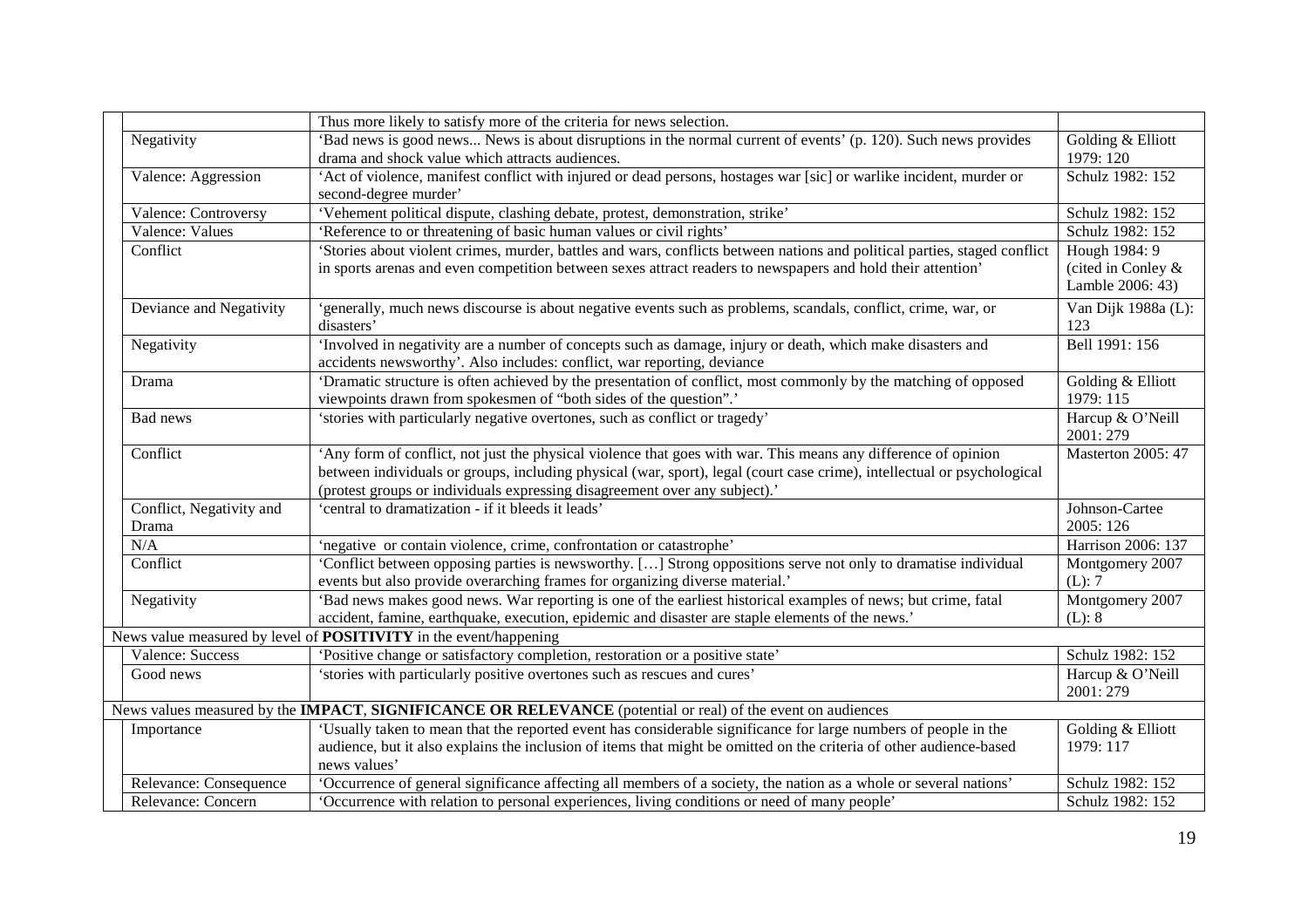| Relevance                  | information is preferred about events or actions that are relevant for the reader. [] Interest for large groups of<br>readers, thus, is both a cognitive and a social constraint on news selection. [] relevance criteria show how events | Van Dijk 1988a (L):<br>122    |
|----------------------------|-------------------------------------------------------------------------------------------------------------------------------------------------------------------------------------------------------------------------------------------|-------------------------------|
|                            | and decisions may affect our lives.'                                                                                                                                                                                                      |                               |
| Social significance        | 'The social significance dimension consists of importance/impact/consequence and interest, both of which are often                                                                                                                        | Shoemaker et al.              |
| [dimension]                | positively correlated with deviance.'                                                                                                                                                                                                     | 1991:783                      |
| Relevance                  | 'the effect on the audience's own lives or closeness to their experience'                                                                                                                                                                 | Bell 1991 (L): 157            |
| Relevance                  | 'stories about issues, groups and nations perceived to be relevant to the audience'                                                                                                                                                       | Harcup & O'Neill<br>2001: 279 |
| Importance                 | 'impact, past or future significance'                                                                                                                                                                                                     | Gans 2004: 78-9               |
| Social Impact, Importance, | 'As audience members, people assign <b>importance</b> or <b>consequence</b> to those things that are likely to affect their lives                                                                                                         | Johnson-Cartee                |
| Consequence, or            | and their loved ones' lives either positively or negatively. And those things that are judged important are considered                                                                                                                    | 2005: 127                     |
| Significance               | to be significant. Often such stories are personalized in order that people may relate to the specific people who have                                                                                                                    |                               |
|                            | experienced, in this example, tragedies.' (bold in original)                                                                                                                                                                              |                               |
| Consequence                | 'A measure of the importance of the information to those who receive it; how does it affect their finances, their way<br>of life, their education, their future; in any way at all?'                                                      | <b>Masterton 2005: 47</b>     |
| Impact                     | For many journalists impact is synonymous with newsworthiness: the bigger the impact, the bigger the story.                                                                                                                               | Conley & Lamble               |
|                            | impact reflects the sum total of all of a story's parts. It represents its weight and importance. It reflects the wider                                                                                                                   | 2006:43                       |
|                            | significance of a decision or event.'                                                                                                                                                                                                     |                               |
| Interest                   | 'to have appeal'                                                                                                                                                                                                                          | Conley & Lamble               |
|                            |                                                                                                                                                                                                                                           | 2006:42                       |
| N/A                        | 'have relevance/meaning to the audience'                                                                                                                                                                                                  | Harrison 2006: 137            |
| Relevance                  | 'The significance of an item to the viewer, listener or reader'                                                                                                                                                                           | Brighton & Foy                |
|                            | Broadly aligned with G&R's 'somewhat clumsy term Consonance', will vary considerably, instinctively deployed by                                                                                                                           | 2007:25                       |
|                            | professional news-gatherers, who will often claim to know the audience.                                                                                                                                                                   |                               |
|                            | News values relating to relevance of event/happening in relation to <b>TIME</b> (recent, current)                                                                                                                                         |                               |
| Recency                    | The requirement that news be up to date and refer to events as close to transmission time as possible. It derives from                                                                                                                    | Golding & Elliott             |
|                            | two factors: traditional journalistic competition puts a premium on the supply of "earliest intelligences" ahead of                                                                                                                       | 1979: 121                     |
|                            | rivals. This aim produces the "scoop", and exclusive capture of a news event ahead of all competition. Second, the                                                                                                                        |                               |
|                            | periodicity of news production itself sets the frame within which events in the world will be perceived. Thus daily                                                                                                                       |                               |
|                            | production sets a daily frame, and news events must have occurred in the twenty-four hours between bulletins to                                                                                                                           |                               |
|                            | merit inclusion.'                                                                                                                                                                                                                         |                               |
| Recency                    | 'a further requirement is that the events described be new themselves, that is recent, within a margin of between one                                                                                                                     | Van Dijk 1988a (L):           |
|                            | and several days.'                                                                                                                                                                                                                        | 121                           |
| Recency                    | 'the best news is something which has only just happened.'; related to Galtung & Ruge's frequency: 'how well a<br>story conforms with news work cycles'                                                                                   | Bell 1991 (L): 156            |
| Timeliness                 | Defined as a 'contingent condition' $-$ is the event timely?                                                                                                                                                                              | Shoemaker et al.              |
|                            |                                                                                                                                                                                                                                           | 1991: 783                     |
| Timeliness                 | 'based on the recency of the action.'                                                                                                                                                                                                     | Johnson-Cartee                |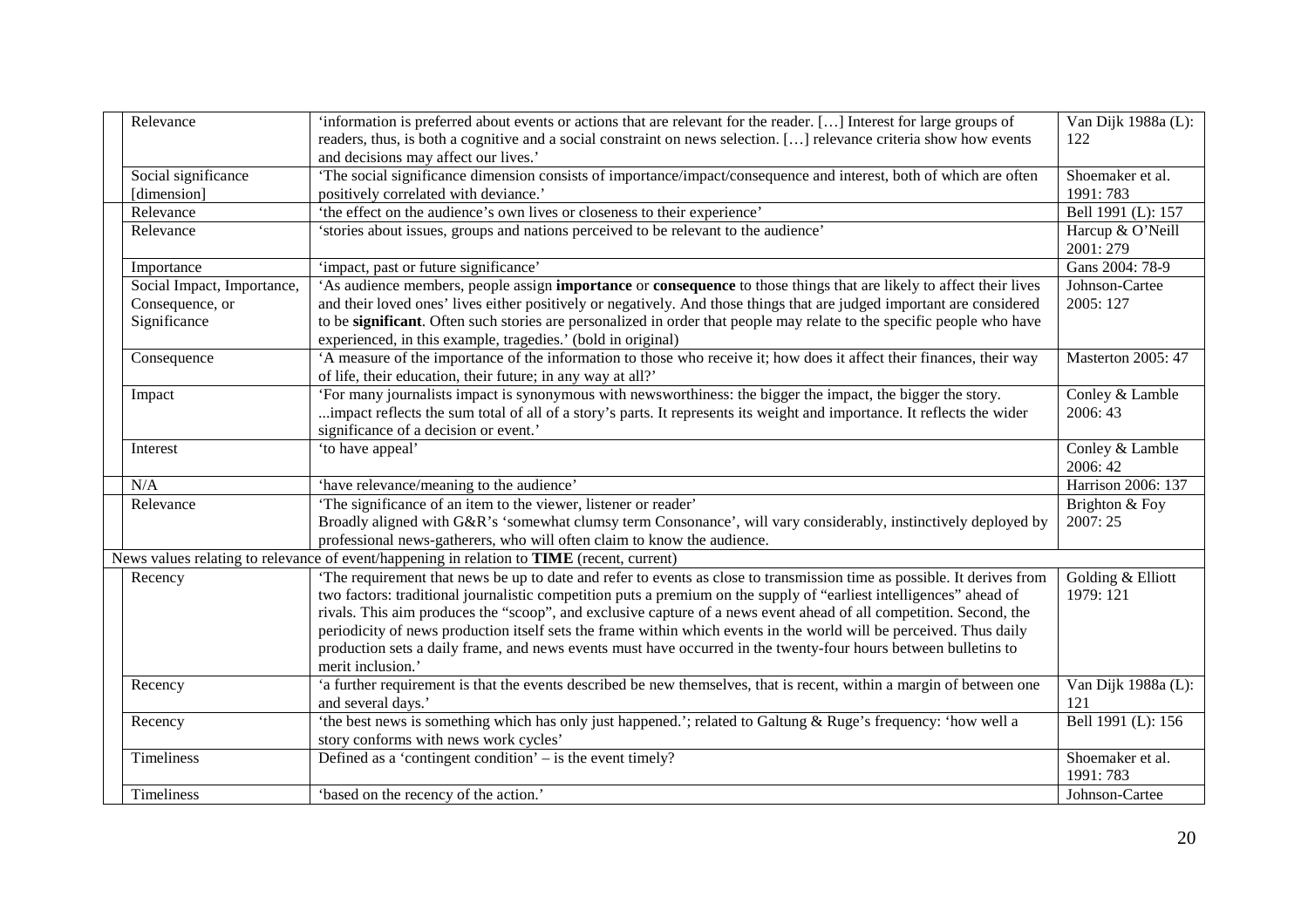|                                  |                                                                                                                          | 2005: 128                 |
|----------------------------------|--------------------------------------------------------------------------------------------------------------------------|---------------------------|
| Timeliness                       | 'be news'                                                                                                                | Conley & Lamble           |
|                                  | 'relates to the importance of the 'when' element, as well as to the companion news value of 'currency''                  | 2006: 42 & 46             |
|                                  | 'some stories have a specific use-by date'                                                                               |                           |
|                                  | 'can also be integral to anniversary stories and seasonal stories'                                                       |                           |
| Currency                         | 'frequently relates to controversy and trends'                                                                           | Conley & Lamble           |
|                                  | 'can relate to lifestyles, to a new council by-law, or to technology.'                                                   | 2006: 51-2                |
|                                  | 'in determining news value through currency, the media must determine the strength and relevance of any new              |                           |
|                                  | comment or circumstance and assess what, if anything, it adds to the debate'                                             |                           |
| Topicality                       | 'Is it new, current, immediately relevant?'                                                                              | Brighton & Foy            |
|                                  |                                                                                                                          | 2007:26                   |
| Recency/Timeliness               | 'News [] deals by definition with "the new"'[]. News has particular temporal rhythms []. "Yesterday's news"              | Montgomery 2007           |
|                                  | ceases quickly to be news at all.'                                                                                       | $(L): 5-6$                |
|                                  | News values relating to the geographical, cultural and sometimes psychological NEARNESS/PROXIMITY of the event/happening |                           |
| Identification                   | the news messages should be presented so that they catch the attention or interest of the readers, listeners or          | Østgaard 1965: 46         |
|                                  | viewers.' 'It has been stated that 'proximity – in a geographical sense – is a key element in reader interest' but also  |                           |
|                                  | cultural proximity and proximity in time are such key elements'                                                          |                           |
| Meaningfulness                   | 'interpretable within the cultural framework of the listener or reader'                                                  | Galtung & Ruge            |
|                                  | 'some measure of ethnocentrism will be operative: there has to be cultural proximity'                                    | 1965: 66-7                |
|                                  | 'relevance: an event may happen in a culturally distant place but still be loaded with meaning in terms of what it may   |                           |
|                                  | imply for the reader or listener. Thus the culturally remote country may be brought in via a pattern of conflict with    |                           |
|                                  | one's own group'                                                                                                         |                           |
| Proximity                        | 'Like size, the criterion of proximity derives partly from considerations of the audience, partly from problems of       | Golding & Elliott         |
|                                  | accessibility. Proximity has two senses, cultural and geographical.                                                      | 1979: 119                 |
|                                  | The first depends on what is familiar and within the experience of journalists and their audience, while the second      |                           |
|                                  | may depend on where correspondent are based. As a rule of thumb, nearby events take precedence over similar              |                           |
|                                  | events at a distance'                                                                                                    |                           |
| <b>Identification: Proximity</b> | The event theatre is geographically near the reporting medium (in an adjacent region or country); there are close        | Schulz 1982: 152          |
|                                  | political or cultural ties between Germany and the country reported from'                                                |                           |
| Identification:                  | 'A report from abroad involves Germany or German actors (applied only to international news)'                            | Schulz 1982: 152          |
| Ethnocentrism                    |                                                                                                                          |                           |
| Proximity                        | 'local and ideological proximity of news events'                                                                         | Van Dijk 1988a (L):       |
|                                  |                                                                                                                          | 124                       |
| Proximity                        | 'geographical closeness can enhance news value'; related to Galtung & Ruge's 'meaningfulness', i.e. cultural             | Bell 1991 (L): 157        |
|                                  | familiarity/similarity                                                                                                   |                           |
| Proximity                        | Defined as a 'contingent condition' $-$ is the event proximate?                                                          | Shoemaker et al.          |
|                                  |                                                                                                                          | 1991: 783                 |
| Proximity                        | A measure of where the information comes from. An item which originates locally is usually of more                       | <b>Masterton 2005: 47</b> |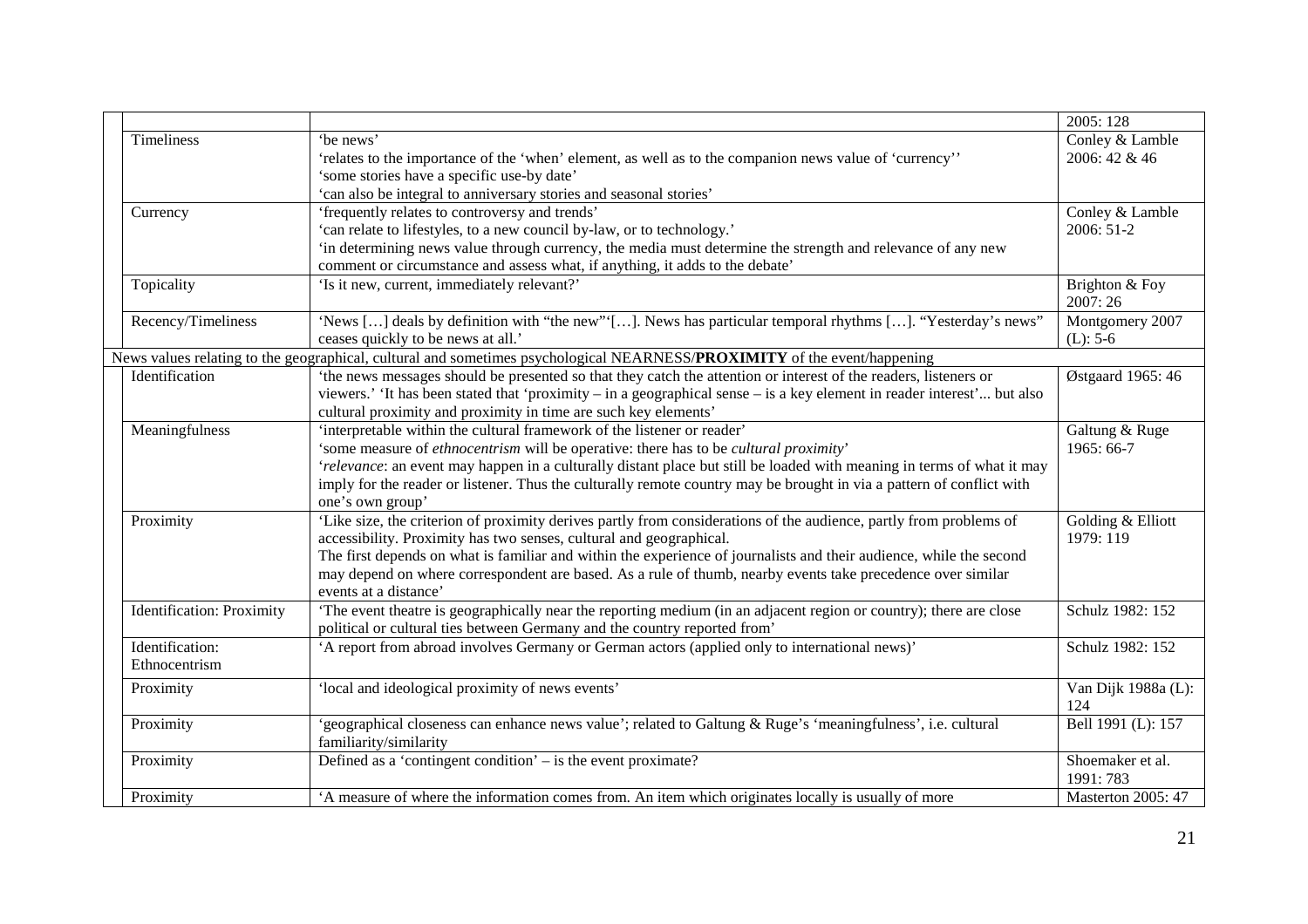|                          | newsworthiness than one from a distance. People want to know about their own community first. But there are also                                             |                     |
|--------------------------|--------------------------------------------------------------------------------------------------------------------------------------------------------------|---------------------|
|                          | historical, social, financial and cultural proximities which have little relationship to geographical distances.'                                            |                     |
| Proximity                | 'the "closeness" of an occurrence to the location of the news outlet.'                                                                                       | Johnson-Cartee      |
|                          |                                                                                                                                                              | 2005: 128           |
| Proximity                | 'is concerned with the 'where' element'                                                                                                                      | Conley & Lamble     |
|                          | The farther away something is, the more significance, drama, or human appeal it must display if it is to make a local                                        | 2006: 48-9          |
|                          | news list'                                                                                                                                                   |                     |
|                          | 'can reflect ethnic and cultural bias within the media and the community at large'                                                                           |                     |
|                          | 'can convert a national story into a local onewith local angles'.                                                                                            |                     |
| Proximity/Cultural       | 'The further removed an event from the news centre the less relevance it has for the news outlet.' Includes both                                             | Montgomery 2007     |
| relevance                | geographical and cultural distance                                                                                                                           | $(L): 8-9$          |
|                          | News values relating to the expectedness or CONSONANCE of an event                                                                                           |                     |
| Consonance               | 'Corresponding to what we expect (predictability) will happen and what we want (demand) to happen'                                                           | Galtung & Ruge      |
|                          |                                                                                                                                                              | 1965: 67            |
| Consonance: Stereotype   | 'Occurrence shaped as one of the most common event types like e.g. statement, interview, press conference,                                                   | Schulz 1982: 152    |
|                          | negotiation, state visit, parliamentary debate'                                                                                                              |                     |
| Consonance               | 'News should be consonant with socially-shared norms, values, and attitudes.'                                                                                | Van Dijk 1988a (L): |
|                          |                                                                                                                                                              | 121                 |
| Consonance               | The compatibility of a story 'with preconceptions about the social group or nation from which the news actors                                                | Bell 1991 (L): 157  |
|                          | come'; how events fit mental script, eg environmental issues, demonstrations or superpower summits.                                                          |                     |
| N/A                      | 'Expected'                                                                                                                                                   | Harrison 2006: 137  |
| Expectation              | 'does the consumer expect to be told about this?'                                                                                                            | Brighton & Foy      |
|                          |                                                                                                                                                              | 2007: 27            |
| Consonance               | 'there are certain classes of event that trigger a 'news script' that strongly determines the shape of coverage. []                                          | Montgomery 2007     |
|                          | Even the unexpected event can in its coverage assume familiar contours.'                                                                                     | (L): 8              |
|                          | News values relating to the NOVELTY, newness or unexpectedness of an event/happening [NB: Newness also has temporal aspects and could be grouped with values |                     |
|                          | relating to Time above; the word novelty itself is ambiguous, indicating 'newness' or 'unusuality'.]                                                         |                     |
| Unexpectedness           | 'it is the unexpected (or rare) within the meaningful and the consonant that is brought to one's attention'                                                  | Galtung & Ruge      |
|                          |                                                                                                                                                              | 1965: 67            |
| Dynamics:                | 'The actual course of the event deviates from previous expectations; an event considered as unlikely or surprising'                                          | Schulz 1982: 153    |
| Unexpectedness           |                                                                                                                                                              |                     |
| Novelty                  | 'The requirement that news should in principle be about new events is fundamental. Readers should not get any                                                | Van Dijk 1988a (L): |
|                          | information they already know'                                                                                                                               | 121                 |
| Unexpectedness           | 'the unpredictable or the rare is more newsworthy than the routine. Closely related is NOVELTY.'                                                             | Bell 1991 (L): 157  |
| Deviance [a 'dimension'] | 'the deviance dimension is composed of novelty/oddity/unusual (statistical deviance), prominence (normative                                                  | Shoemaker et al.    |
|                          | deviance), sensationalism (normative or pathological deviance) and conflict or controversy (normative deviance).'                                            | 1991: 783           |
|                          | 'Statistical deviance: is defined as the extent to which the event is unusual, given the context of how common such                                          |                     |
|                          | events are in the world.'                                                                                                                                    |                     |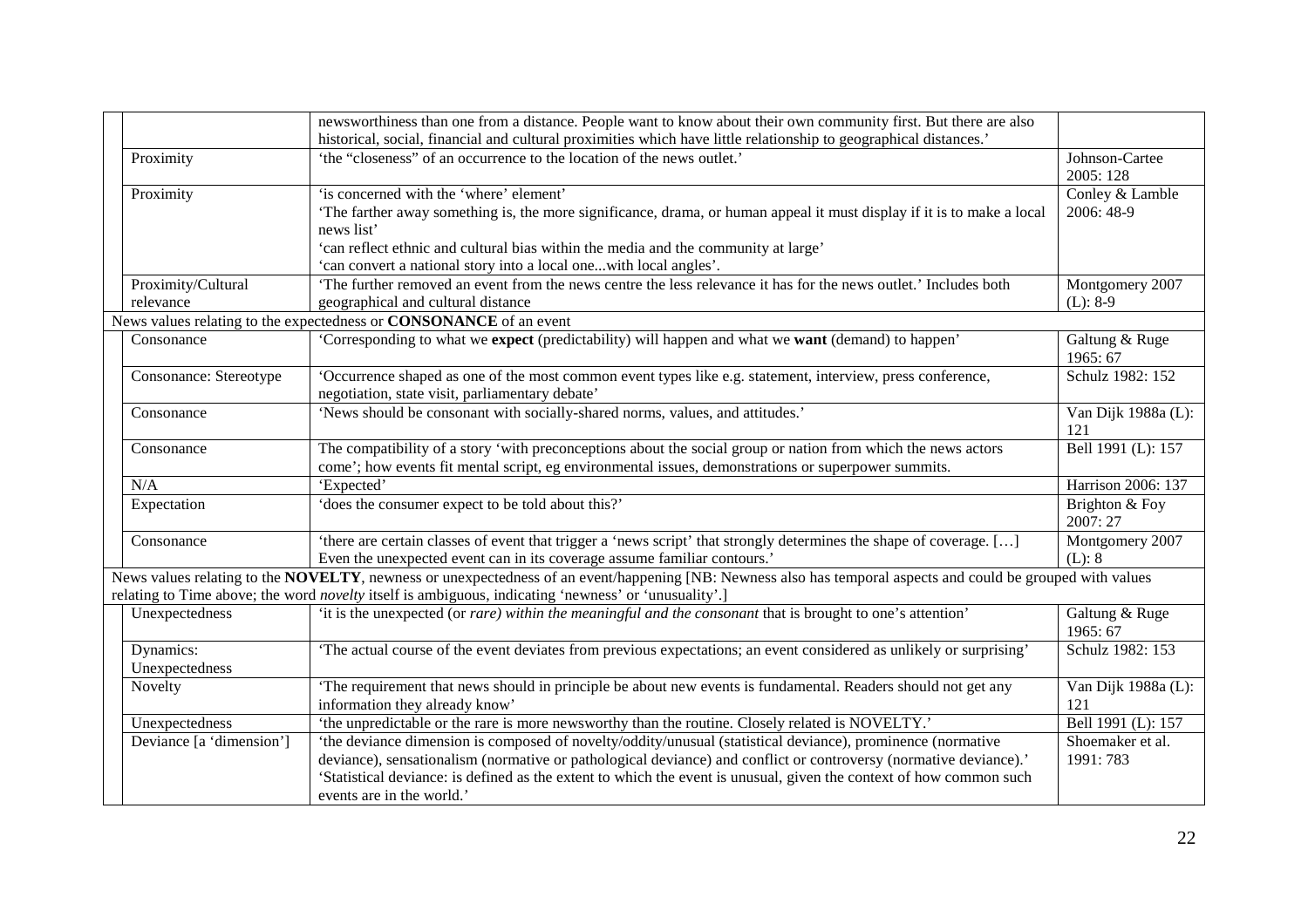|                                                                                                  | "Pathological deviance" [] is defined as the extent to which the event threatens the status quo in the country in          |                    |
|--------------------------------------------------------------------------------------------------|----------------------------------------------------------------------------------------------------------------------------|--------------------|
|                                                                                                  | which the event occurs.'                                                                                                   |                    |
|                                                                                                  | "Normative deviance" is defined as the extent to which the event, if it had occurred in the United States, would have      |                    |
|                                                                                                  | broken U.S. norms.                                                                                                         |                    |
| Surprise                                                                                         | 'stories that have an element of surprise and/or contrast'                                                                 | Harcup & O'Neill   |
|                                                                                                  |                                                                                                                            | 2001: 279          |
| Novelty/Rarity/Oddity                                                                            | 'Which means people like to know about things which are unusual or different. This is the old man-bites-dog                | Masterton 2005: 47 |
|                                                                                                  | syndrome which needs little more explanation.                                                                              |                    |
| Novelty                                                                                          | 'out of the ordinary, least expected, or not predicted. For example, the opening of the first civic centre will be         | Johnson-Cartee     |
|                                                                                                  | considered novel.'                                                                                                         | 2005: 128          |
| N/A                                                                                              | 'novelty value/ unexpected'                                                                                                | Harrison 2006: 137 |
| The unusual                                                                                      | 'can relate to an incident, point of view, lifestyle, or medical condition – even the weather. Its common denominator      | Conley & Lamble    |
|                                                                                                  | is that the story is out of the ordinary, often surprisingly so. it is the exception. It conflicts with prevailing wisdom  | 2006: 53-4         |
|                                                                                                  | or practice. It contradicts current trends'                                                                                |                    |
|                                                                                                  | 'can stretch credulity'                                                                                                    |                    |
| Unusualness                                                                                      | 'what sets it apart from other events which are not reported?'                                                             | Brighton & Foy     |
|                                                                                                  | Anything which is out of the ordinary, which is unexpected – or is something ordinary done by somebody who                 | 2007:28            |
|                                                                                                  | would not be expected to do it.                                                                                            |                    |
| Unexpectedness                                                                                   | 'Routine events are difficult to assimilate to the news, which favours the novel, the atypical and the unusual.'           | Montgomery 2007    |
|                                                                                                  |                                                                                                                            | (L): 8             |
| News values relating to the <b>PROMINENCE</b> or elite status of persons, nations, organisations |                                                                                                                            |                    |
| Elite-centred (nations and                                                                       | 'the actions of the elite are, at least usually and in short-term perspective, more consequential than the activities of   | Galtung & Ruge     |
| people)                                                                                          | others'                                                                                                                    | 1965: 68           |
|                                                                                                  | 'elite people are available to serve as objects of general identification, not only because of their intrinsic importance' |                    |
| Elites                                                                                           | Big names are better news than nobodies, major personalities of more interest than ordinary folk. There is an              | Golding & Elliott  |
|                                                                                                  | obvious circularity in this in that well-known personalities become so by their exposure in news media.'                   | 1979: 122          |
| Status: Elite nation                                                                             | Permanent member of the UN security council; the most industrialized countries of the world; the most important            | Schulz 1982: 151   |
|                                                                                                  | countries in world trade (applied only to international news)'                                                             |                    |
| Status: Elite institution                                                                        | 'UN and its bodies, NATO, Warsaw Pact, the Holy See, top national executive, legislative and judicial bodies,              | Schulz 1982: 151   |
|                                                                                                  | parties represented in parliament, parent organizations of labor unions and employers'                                     |                    |
| Status: Elite person                                                                             | 'Persons in leadership or top management positions, celebrities'                                                           | Schulz 1982: 151   |
| Eliteness                                                                                        | 'of the news actors', including elite persons (film stars, politicians) and elite 'first World' nations                    | Bell 1991 (L): 158 |
| Attribution                                                                                      | 'the eliteness of a story's sources'                                                                                       | Bell 1991 (L): 158 |
| The power elite                                                                                  | 'Stories concerning powerful individuals, organisations or institutions'                                                   | Harcup & O'Neill   |
|                                                                                                  |                                                                                                                            | 2001: 279          |
| Celebrity                                                                                        | 'stories concerning people who are already famous'                                                                         | Harcup & O'Neill   |
|                                                                                                  |                                                                                                                            | 2001:279           |
| Prominence                                                                                       | 'Means that whether a statement or an action is news or not depends on who said it or did it. What the                     | Masterton 2005: 47 |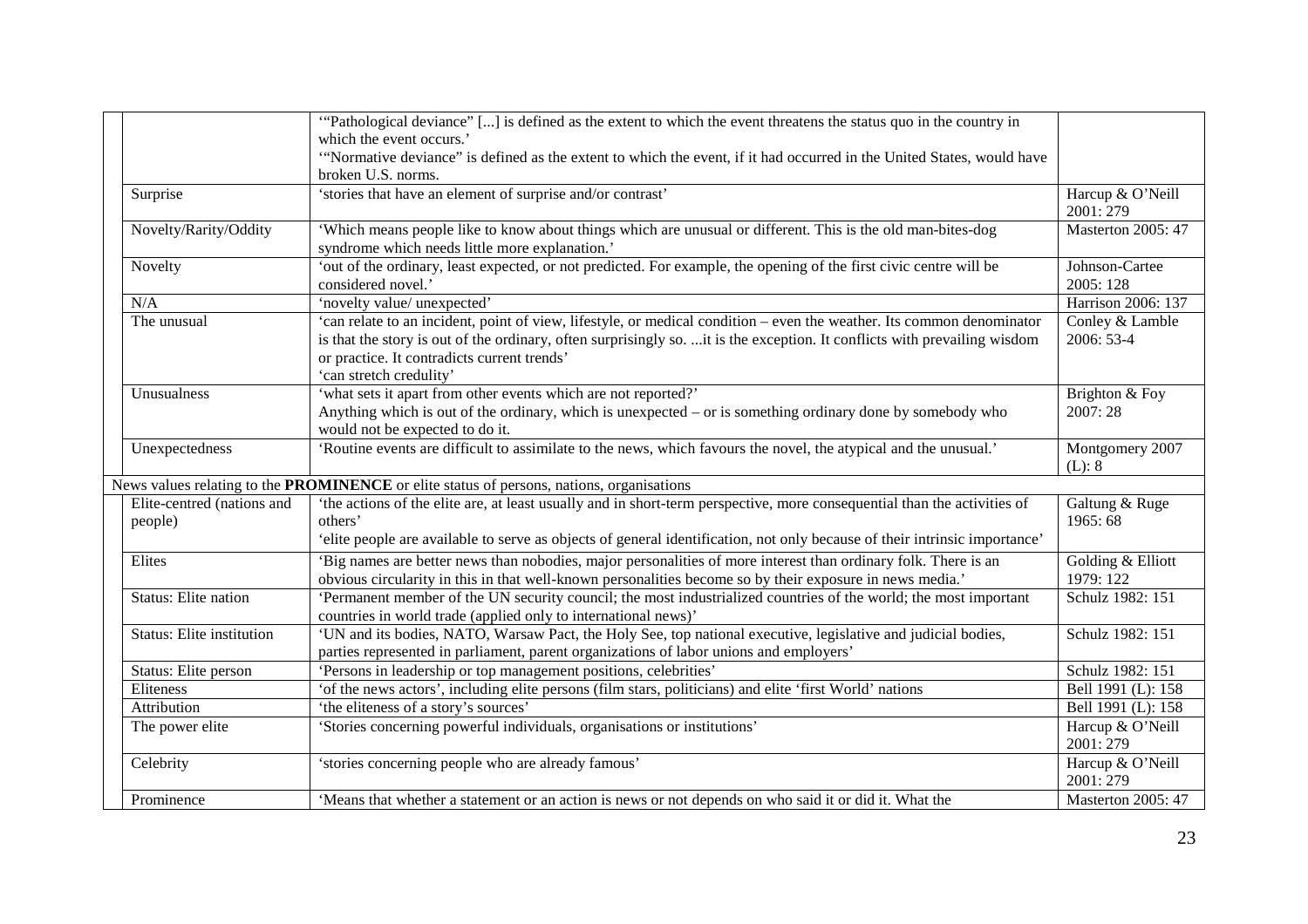|                 | president/prime minister/acknowledged expert says or does makes new; what an unknown citizen says or does does                                               |                             |
|-----------------|--------------------------------------------------------------------------------------------------------------------------------------------------------------|-----------------------------|
|                 | not, unless it enters the categories of Conflict or Human Interest.'                                                                                         |                             |
| Action:         | 'action on the part of leaders.'                                                                                                                             | Johnson-Cartee<br>2005: 129 |
| N/A             | 'contain elite people/nations'                                                                                                                               | Harrison 2006: 137          |
| Prominence      | 'relates to a person who is highly recognisable on a local, state, national or international basis'                                                          | Conley & Lamble             |
|                 | 'there is public interest in the private lives of public figures'                                                                                            | 2006: 51-1                  |
|                 | 'can be more closely associated with credibility than with position'                                                                                         |                             |
| Worth           | 'does it justify its appearance in the news?'                                                                                                                | Brighton & Foy              |
|                 | Encompasses all of G&R's elite theory elements most news is centred on either elite people or on organisations, a                                            | 2007: 28-9                  |
|                 | catch-all term that covers everything from businesses to nations.                                                                                            |                             |
| Power           | The salience of news material is enhanced if it involves people with power – however this may be defined. The                                                | Montgomery 2007             |
|                 | actions of presidents, princesses, prime ministers and popes attract more notice than those of plumbers, porters, part-                                      | $(L): 7-8$                  |
|                 | keepers and pensioners. [] also powerful organizations, powerful nations and power blocs of various kinds.'                                                  |                             |
|                 | News values relating to the PERSONALIZATION of an event/happening – showing the human face of issues and happenings                                          |                             |
| Personification | Offer a number of factors that potentially reinforce each other in producing personification:                                                                | Galtung & Ruge              |
|                 | 'an outcome of <i>cultural idealism</i> – where man is the master of his own destiny and events can be seen as the outcome                                   | 1965: 68-9                  |
|                 | of an act of free will';                                                                                                                                     |                             |
|                 | Stems from 'the need for meaning and consequently for <i>identification</i> – through a combination of projection and                                        |                             |
|                 | empathy';                                                                                                                                                    |                             |
|                 | As an outcome of the 'frequency-factor: persons can act during a time-span that fits the frequency of the news                                               |                             |
|                 | media';                                                                                                                                                      |                             |
|                 | As a 'direct consequence of the <i>elite-concentration</i> but as distinct from it';                                                                         |                             |
|                 | Because they fit with modern techniques of news gathering and news presentation: people are easier to photograph                                             |                             |
|                 | than structures.                                                                                                                                             |                             |
| Personalities   | 'News is about people, and mostly about individuals. This news value emphasizes the need to make stories                                                     | Golding & Elliott           |
|                 | comprehensible by reducing complex processes and institutions to the actions of individuals.                                                                 | 1979: 122                   |
| Identification: | 'People are at the center of the event, the report is about the activities or experiences of people'                                                         | Schulz 1982: 152            |
| Personalization |                                                                                                                                                              |                             |
| Personalisation | 'something which can be pictured in personal terms is more newsworthy than a concept, a process, the generalized or                                          | Bell 1991 (L): 158          |
|                 | the mass.'                                                                                                                                                   |                             |
| Familiarity     | 'Fundamentally, people identify with other people, and they are more able to understand and remember stories that                                            | Johnson-Cartee              |
|                 | are concretized by such examples than those that are not.'                                                                                                   | 2005: 129                   |
| Personalisation | 'People have news value in a way that processes do not. They are concrete, they provide points of identification, and                                        | Montgomery 2007             |
|                 | they help to dramatise conflict.'                                                                                                                            | (L): 7                      |
|                 | News value relating to HUMAN INTEREST factors in events/happenings, including entertainment and emotional aspects (closely related to Personalization above) |                             |
| Entertainment   | 'News programmes seek, and usually find, large audiences. To do so, they must take account of entertainment values                                           | Golding & Elliott           |
|                 | in the literal sense of providing captivating, humorous, titillating, amusing or generally diverting material. The                                           | 1979: 117                   |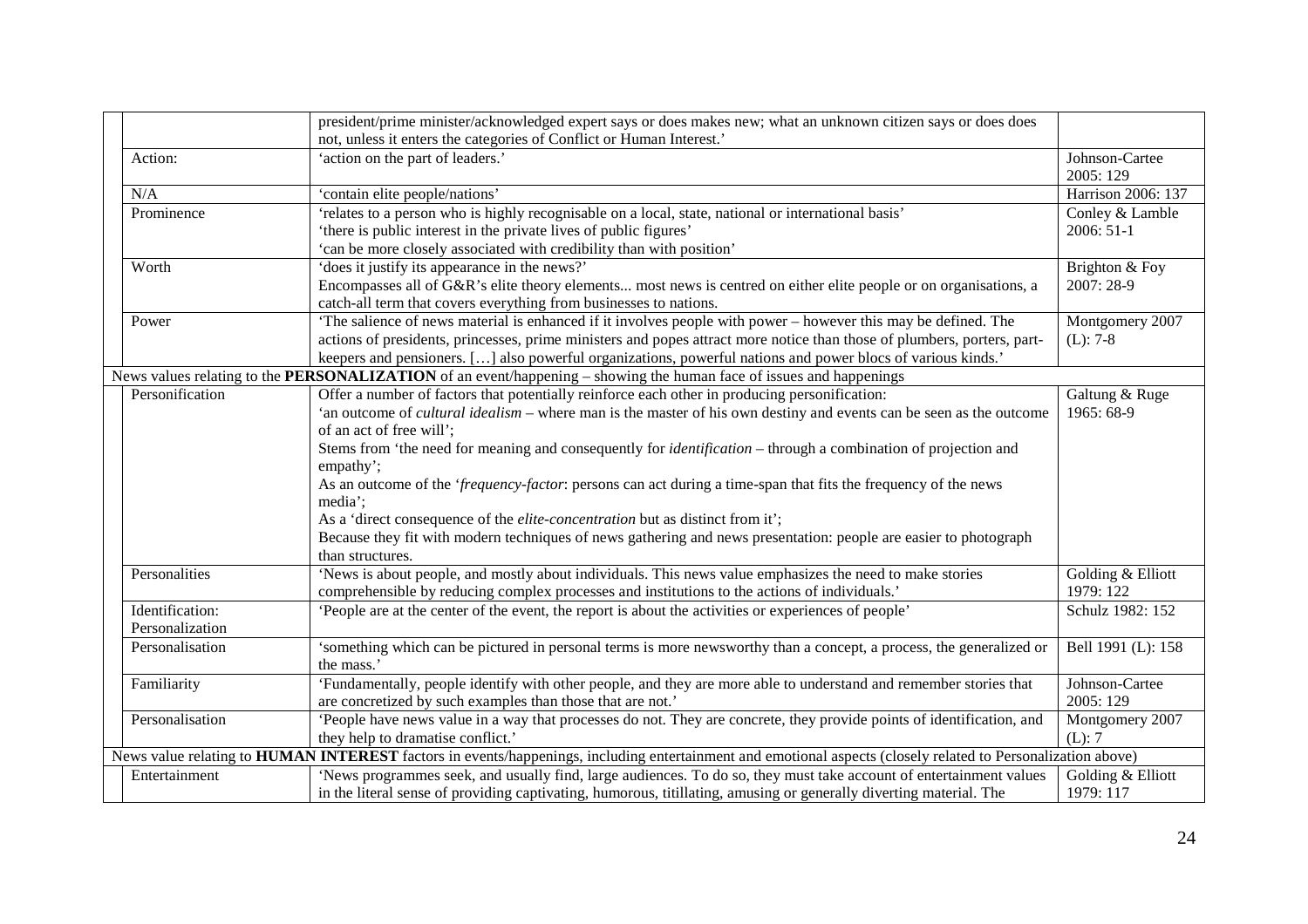|                                    | "human interest" story was invented for just this purpose."                                                                                             |                           |
|------------------------------------|---------------------------------------------------------------------------------------------------------------------------------------------------------|---------------------------|
| Identification: Emotions           | 'An event with emotional, touching aspects or components, pleasant or unpleasant'                                                                       | Schulz 1982: 152          |
| Entertainment                      | 'Stories concerning sex, showbusiness, human interest, animals, an unfolding drama, or offering opportunities for                                       | Harcup & O'Neill          |
|                                    | humorous treatment, entertaining photographs or witty headlines';                                                                                       | 2001: 279                 |
| Interest                           | 'people, human interest, the expose, the hero, gee-whiz stories' [hinting at Novelty, too, here]                                                        | Gans 2004: 78-9           |
| Human Interest                     | 'Means people want to know about other people, even if they are not important people. In some countries this                                            | <b>Masterton 2005: 47</b> |
|                                    | includes items about animals and children – almost anything which stirs human emotion in any way. It can almost be                                      |                           |
|                                    | considered a category which includes those items published because of emotion, not serious effect.'                                                     |                           |
| N/A                                | 'personal or human interest framing'                                                                                                                    | Harrison 2006: 137        |
| Human interest                     | 'most commonly associated with feature or 'soft' stories, although many news stories have some degree of human                                          | Conley & Lamble           |
|                                    | interest'                                                                                                                                               | 2006: 52-3                |
|                                    | 'an almost inexplicable quality that can only be verbalised as human interest'                                                                          |                           |
|                                    | 'linked more to unusualness and more to entertainment'                                                                                                  |                           |
|                                    | 'broadly based, ranging from humorous to tragic incidents and circumstances. It can inspire empathy, spark curiosity,                                   |                           |
|                                    | or arouse community concern'                                                                                                                            |                           |
|                                    | 'give a 'human face' to the issue and therefore trade on the human interest news value'                                                                 |                           |
|                                    | 'tugs at the heartstrings'                                                                                                                              |                           |
|                                    | 'tied to basic needs, such as food and shelter, as well as to emerging social issues. As a news value, it can be a                                      |                           |
|                                    | uniting force in reminding people of their shared humanity and transmitting the universal reminder that "we're all in                                   |                           |
|                                    | this together"                                                                                                                                          |                           |
| Factors relating to SENSATIONALISM |                                                                                                                                                         |                           |
| Sensationalism                     | 'implies that the communication will affect the mind of someone' 'and many definitions discuss the 'emotion                                             | Østgaard 1965: 48         |
|                                    | arousing' aspects of sensationalism'                                                                                                                    |                           |
| N/A                                | 'short, dramatic occurrences which can be sensationalized'                                                                                              | Harrison 2006: 137        |
|                                    | Factors relating to NEWS WRITING OBJECTIVES (general goals associated with news writing, such as clarity of expression, brevity, colour, accuracy, etc) |                           |
| Unambiguity                        | 'clarity in this connection must refer to some kind of one-dimensionality, that there is only one or a limited number                                   | Galtung & Ruge            |
|                                    | of meanings in what is received'                                                                                                                        | 1965:66                   |
|                                    | 'the less ambiguity the more the event will be noticed.'                                                                                                |                           |
|                                    | an event with a clear interpretation, free from ambiguities in its meaning, is preferred to the highly ambiguous event                                  |                           |
|                                    | from which many and inconsistent implications can and will be made'                                                                                     |                           |
| Simplification                     | the news should be presented in such a manner that it is understood by the readers, listeners, viewers here we are                                      | Østgaard 1965: 45         |
|                                    | concerned with the tendency to simplify the content of the news so as to make the reports more easily                                                   |                           |
|                                    | understandable.'                                                                                                                                        |                           |
| <b>Brevity</b>                     | A story which is closely packed with facts and little padding is preferred (particularly important for broadcast                                        | Golding & Elliott         |
|                                    | news)                                                                                                                                                   | 1979: 120                 |
| Presupposition                     | 'Journalists must assume that readers may not have read, or may have forgotten, previous information. Hence,                                            | Van Dijk 1988a (L):       |
|                                    | presupposed information of a particular kind, that is, previous models, may need partial expression or summarization                                    | 121                       |
|                                    | as background or context for actual events.'                                                                                                            |                           |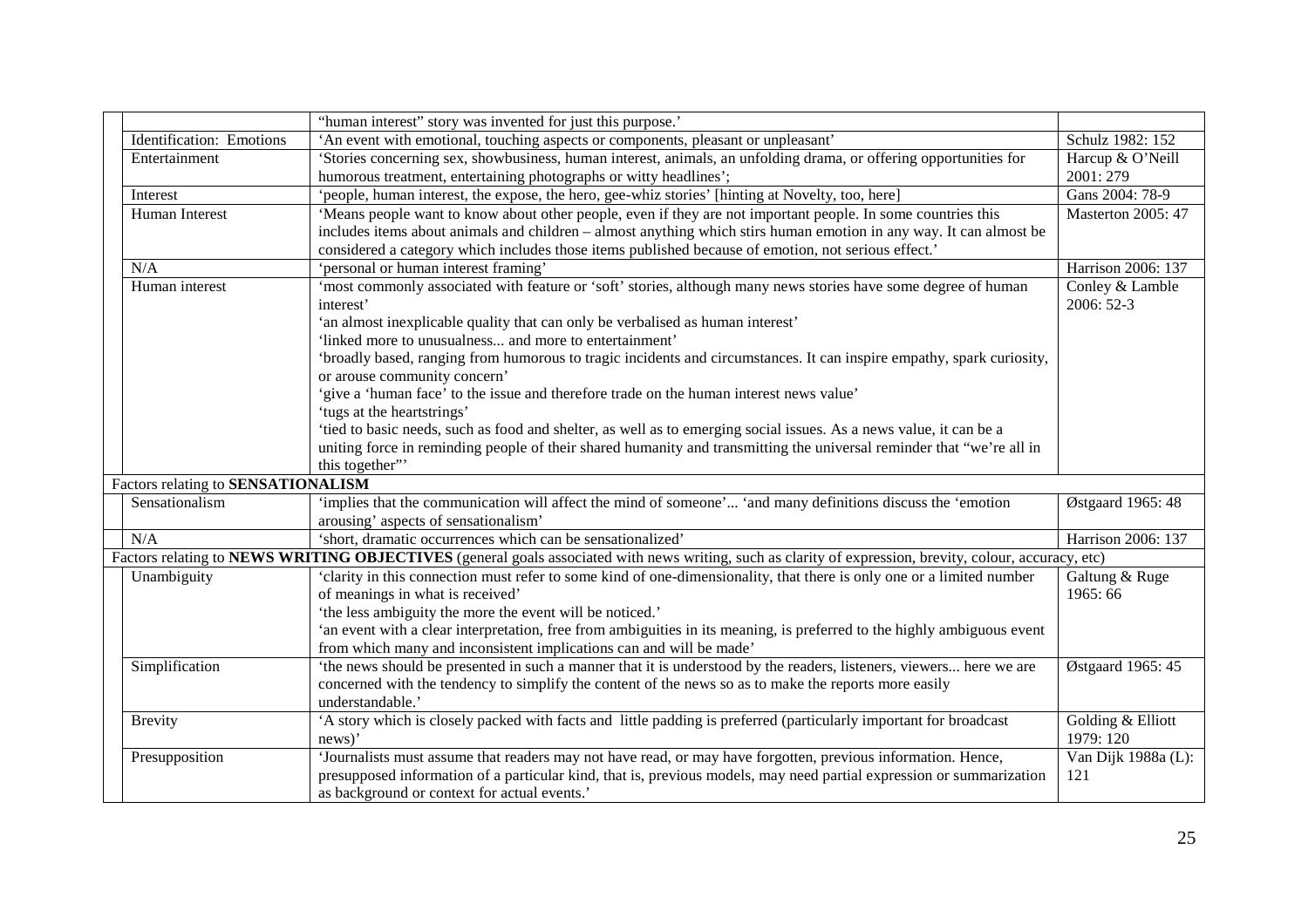|                                                         | Clarity         | 'clarify the confused and to ensure that the story contains enough background and explicit reference to be understood   | Bell 1991 (L): 78  |
|---------------------------------------------------------|-----------------|-------------------------------------------------------------------------------------------------------------------------|--------------------|
|                                                         |                 | on its own'                                                                                                             |                    |
|                                                         | Colour          | N/A                                                                                                                     | Bell 1991 (L): 160 |
|                                                         | Unambiguity     | 'the more clearcut a story is, the more it is favoured. If's, but's and maybe's are minimal. The "facts" are clear, the | Bell 1991 (L): 157 |
|                                                         |                 | sources impeccable.'                                                                                                    |                    |
|                                                         | <b>Brevity</b>  | Abbreviate, cut, make sure the story is not 'longer than its content warrants'                                          | Bell 1991 (L): 79  |
|                                                         |                 | "brevity" – of time or space – is one of the chief goals or conditions of news writing. Broadcasting budgets its news   |                    |
|                                                         |                 | to fit within the time allotted, and the press to fit within the physical space of its pages.'                          | Bell 1995a: 306    |
|                                                         | Story quality   | 'action, pace, completeness, clarity quickly obtainable, aesthetic/technical features'                                  | Gans 2004: 78-9    |
|                                                         | Satisfaction    | The opposite of Suspense. It means that the item satisfies all the audience needs for information and leaves no         | Masterton 2005: 47 |
|                                                         |                 | unanswered questions about what is next to happen or become known.'                                                     |                    |
|                                                         | Brevity:        | 'stories that are easily told – simple and direct.'                                                                     | Johnson-Cartee     |
|                                                         |                 |                                                                                                                         | 2005: 129          |
|                                                         | N/A             | 'open to simple reporting'                                                                                              | Harrison 2006: 137 |
|                                                         | Clarity         | 'be capable of being understood'                                                                                        | Conley & Lamble    |
|                                                         |                 |                                                                                                                         | 2006:42            |
|                                                         | Meaningfulness/ | 'news has a predilection for material whose meaning can be presented as if clear-cut and unambiguous rather than        | Montgomery 2007    |
|                                                         | Unambiguity     | cloudy and complex.'                                                                                                    | (L): 9             |
| Factors relating to <b>BALANCE</b> in content provision |                 |                                                                                                                         |                    |
|                                                         | Composition     | 'the desire to present a 'balanced' whole' – offering a range of events                                                 | Galtung & Ruge     |
|                                                         |                 |                                                                                                                         | 1965: 67           |
|                                                         | Composition     | 'editors want both a mixture of different kinds of news and some common threads'; packaging of news                     | Bell 1991 (L): 159 |
|                                                         | Co-option       | 'a story which is only tangentially related can be interpreted and presented in terms of a high-profile continuing      | Bell 1991 (L): 159 |
|                                                         |                 | story'                                                                                                                  |                    |
|                                                         | Novelty         | 'internal novelty – the news peg, the repetition taboo, fresh vs stale, the avoidance of excessive freshness'           | Gans 2004: 78-9    |
|                                                         | Story balance   | 'story mixture, by subject, geography, demography, political'                                                           | Gans 2004: 78-9    |
|                                                         | N/A             | 'provide a balanced programme'                                                                                          | Harrison 2006: 137 |
|                                                         | Composition     | 'how a news item fits with the other items that surround it'                                                            | Brighton & Foy     |
|                                                         |                 | a natural order of content, a spread of items with minimized duplication                                                | 2007:26            |
|                                                         | Composition/Fit | 'In any bulletin particular slots carry particular values. It is common, for instance, for some broadcasters to finish  | Montgomery 2007    |
|                                                         |                 | their bulletin with a relatively quirky, 'upbeat', human-interest story. [] There may also be considerations of         | (L): 9             |
|                                                         |                 | balance within a bulletin as a whole between, for example, domestic news and international news, political news and     |                    |
|                                                         |                 | sporting news.'                                                                                                         |                    |
|                                                         |                 | Factors relating to the NEWS AGENDA and NEWS CYCLE                                                                      |                    |
|                                                         | Frequency       | 'the time-span needed for the event to unfold itself and acquire meaning'                                               | Galtung & Ruge     |
|                                                         |                 | 'the more similar the frequency of the event is to the frequency of the news medium, the more probable that it will be  | 1965: 66           |
|                                                         |                 | recorded as news by that news medium                                                                                    |                    |
|                                                         | Continuity      | 'once something has hit the headlines and been defined as 'news', then it will continue to be defined as news for       | Galtung & Ruge     |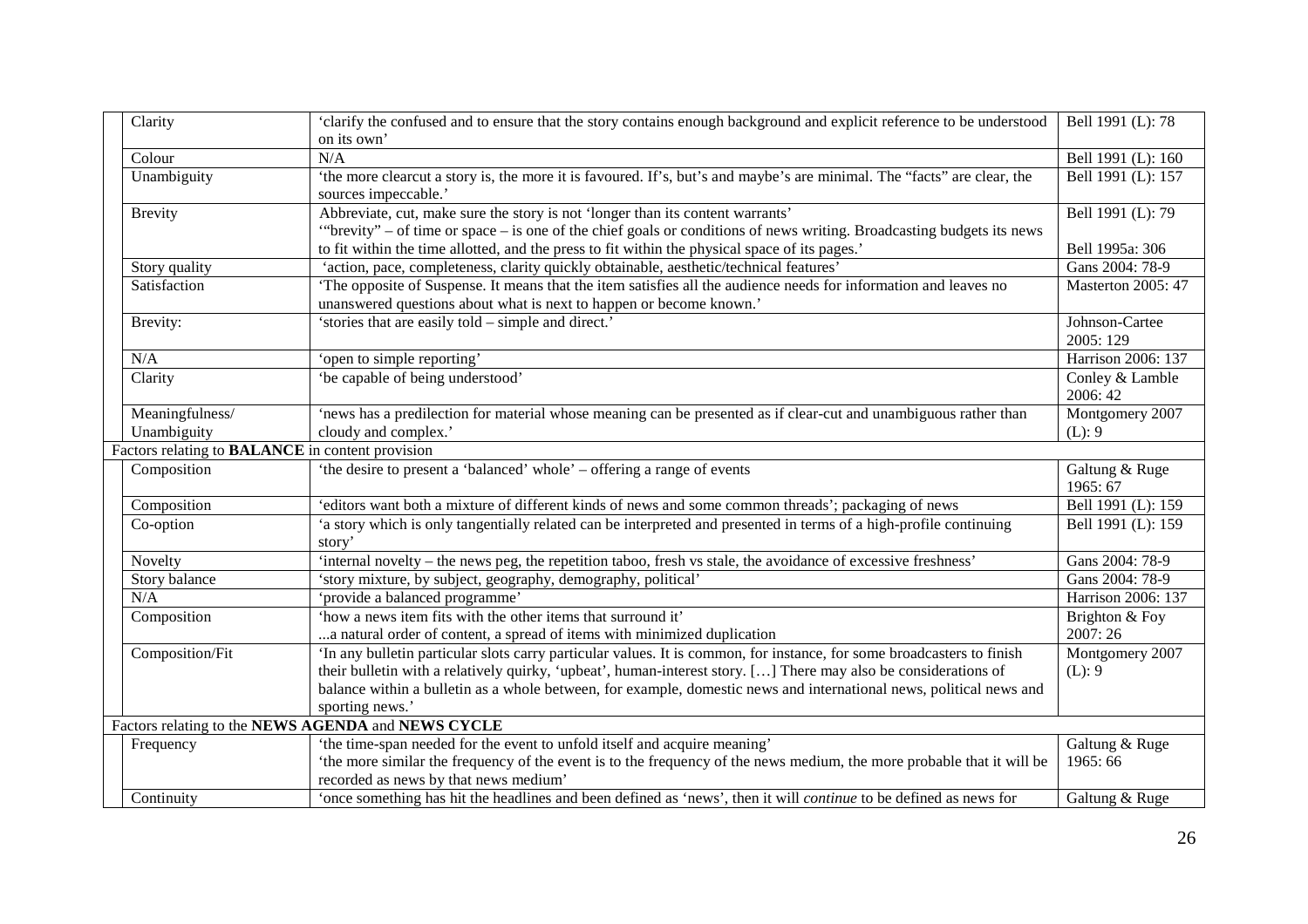|  |                              | some time'                                                                                                                                            | 1965: 67                      |
|--|------------------------------|-------------------------------------------------------------------------------------------------------------------------------------------------------|-------------------------------|
|  | The news barrier             | ' If a report is of a 'certain simplicity, and/or that it must give the receiver some possibility of identifying himself                              | Østgaard 1965: 51             |
|  |                              | with the news, and/or that it must be sufficiently exciting to pass through the news channel' then it will have passed                                |                               |
|  |                              | through the news barrier. Also, other reports <b>concerning the same matter</b> will more easily follow.' [our bold; this                             |                               |
|  |                              | combines several issues, including news writing objectives (simplicity), personalisation or proximity (identification),                               |                               |
|  |                              | superlativeness (sufficiently exciting)]                                                                                                              |                               |
|  | Consonance: Theme            | 'Occurrence in the context of one of current political themes like e.g. inflation, energy crisis, terrorism, East-West<br>conflict, Near East crisis' | Schulz 1982: 152              |
|  | Consonance: Predictability   | 'The event was expected in advance, its occurrence was known before'                                                                                  | Schulz 1982: 152              |
|  | Continuity                   | 'once something is in the news, it tends to stay there'                                                                                               | Bell 1991 (L): 15             |
|  | Predictability               | 'If an event can be prescheduled for journalist it is more likely to be covered than if it turns up unheralded'                                       | Bell 1991 (L): 159            |
|  | Prefabrication               | The existence of ready-made text which journalists can take over or process rapidly into a story greatly enhances the                                 | Bell 1991 (L): 160            |
|  |                              | likelihood of something appearing in the news.' [included here because this may be caused by the pressure of the                                      |                               |
|  |                              | news cycle, deadlines etc]                                                                                                                            |                               |
|  | Follow-up                    | 'stories about subjects already in the news'                                                                                                          | Harcup & O'Neill<br>2001: 279 |
|  | News agenda                  | 'stories that set or fit the news organisation's own agenda'                                                                                          | Harcup & O'Neill<br>2001: 279 |
|  | N/A                          | 'similar events are already in the news'                                                                                                              | Harrison 2006: 137            |
|  |                              | <b>EXTERNAL FACTORS</b> relating to business models/market/economic conditions                                                                        |                               |
|  | Competition                  | 'Every news outlet wants an exclusive' 'Stories are also in competition with each other for coverage'                                                 | Bell 1991 (L): 159            |
|  | Organisational               | 'Commercial pressures (circulation/readership, organisational structure effects on story choice)'                                                     | Gans 2004: 78-9               |
|  | requirements                 |                                                                                                                                                       |                               |
|  | Competition                  | 'within the same industry'                                                                                                                            | Gans 2004: 78-9               |
|  | <b>External influences</b>   | 'Is the content of a news item pure, or has it been corrupted by pressure from outside, such as a proprietor, and                                     | Brighton & Foy                |
|  |                              | advertiser or politician?'                                                                                                                            | 2007:29                       |
|  |                              | <b>OTHER</b> (Factors that fall outside of the classificational categories above)                                                                     |                               |
|  | <b>Dynamics: Uncertainty</b> | 'Event with reference to the future of which consequences, course or termination are unclear and unpredictable'                                       | Schulz 1982: 153              |
|  |                              | [somewhat related to temporal aspects]                                                                                                                |                               |
|  | <b>Dynamics: Timeliness</b>  | 'Event of an episodic character with beginning and end within one day, or at least with clear demarcations within one                                 | Schulz 1982: 153              |
|  |                              | day'[related to temporal aspects, but not about recency]                                                                                              |                               |
|  | Facticity                    | the degree to which a story contains the kinds of facts and figures on which hard news thrives: locations, names,                                     | Bell 1991 (L): 158            |
|  |                              | sums of money, numbers of all kinds.                                                                                                                  |                               |
|  | Factors of the product       | the medium, the format'                                                                                                                               | Gans 2004: 78-9               |
|  | Suspense                     | People like a mystery, so any item which leaves the audience wondering what will happen next? what more is to be                                      | Masterton 2005: 47            |
|  |                              | known? How will it end? is newsworthy.' [somewhat related to Novelty or temporal aspects]                                                             |                               |
|  | Secrecy                      | 'Applies when one person or group wants kept secret some information the general public will find important or                                        | <b>Masterton 2005: 47</b>     |
|  |                              | interesting. Such information is almost always newsworthy. This applies to government as well as companies, groups                                    |                               |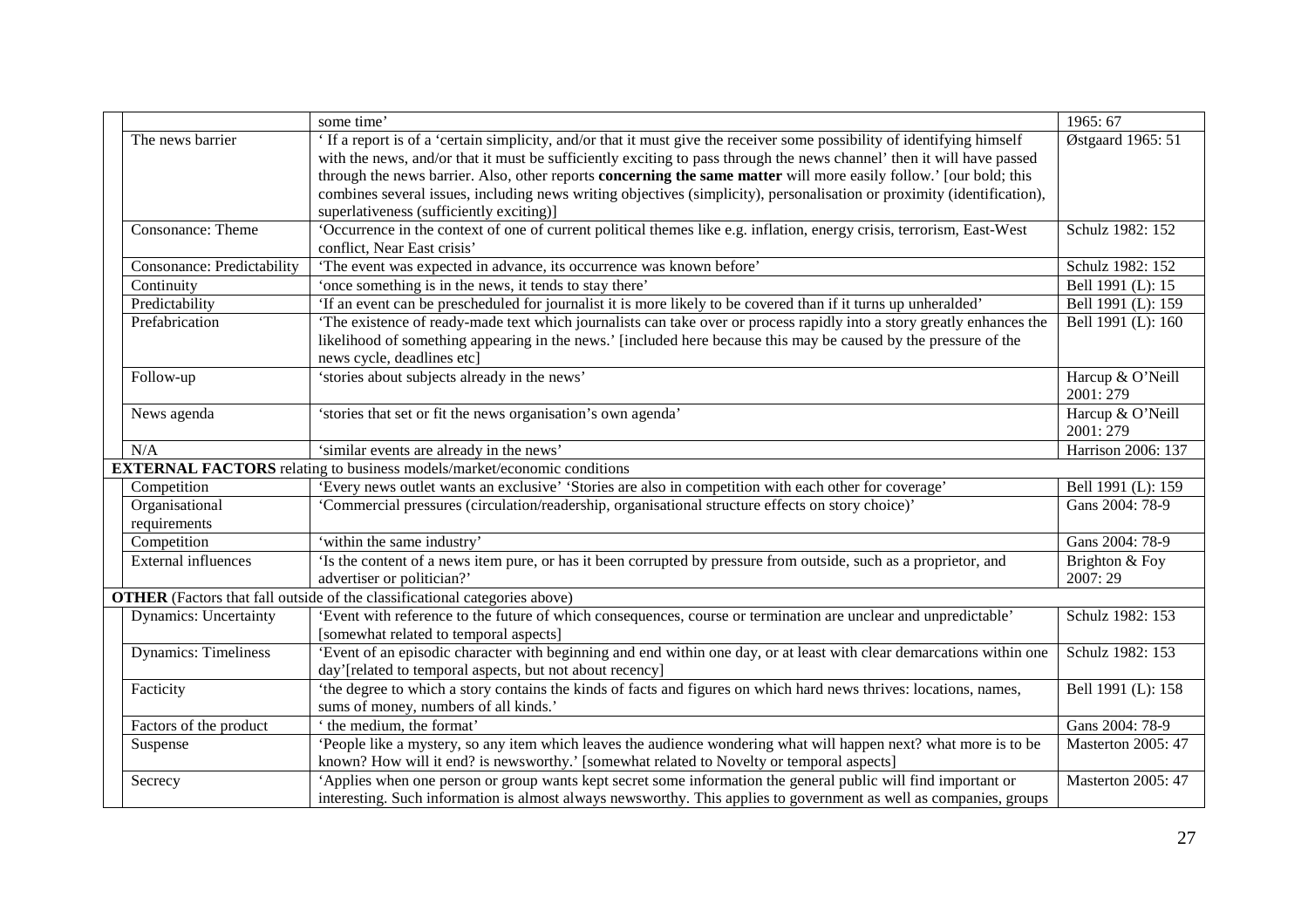| -indi<br>dividuals <sup>1</sup><br>Isomewhat<br>or<br>ovelty <sub>c</sub><br>newness<br>elated<br>,,,<br>. |  |
|------------------------------------------------------------------------------------------------------------|--|
|                                                                                                            |  |

# **Table 2: Definitions and explanations of news values (visuals: photography, film)**

|                                                                                                   | <b>Name of News Value</b>                  | <b>Definition/Explanation</b>                                                                                                                                                                                                                                                                                                                                                                                                              | <b>Source</b>                    |
|---------------------------------------------------------------------------------------------------|--------------------------------------------|--------------------------------------------------------------------------------------------------------------------------------------------------------------------------------------------------------------------------------------------------------------------------------------------------------------------------------------------------------------------------------------------------------------------------------------------|----------------------------------|
|                                                                                                   |                                            | News value in the VISUAL ATTRACTIVENESS of the imagery                                                                                                                                                                                                                                                                                                                                                                                     |                                  |
|                                                                                                   | Visual attractiveness                      | 'A story may be included simply because film is available or because of the dramatic qualities of the film' (p. 116)                                                                                                                                                                                                                                                                                                                       | Golding & Elliott<br>1979: 115-6 |
|                                                                                                   | Picture opportunity                        | 'if a story provided a good picture opportunity then it was often included even when there was little obvious intrinsic<br>newsworthiness'                                                                                                                                                                                                                                                                                                 | Harcup & O'Neill<br>2001:274     |
|                                                                                                   | Visual attractiveness:                     | 'TV news reporters and print photojournalists seek opportunities to capture objects, people, places, and so on that are<br>visually attractive'                                                                                                                                                                                                                                                                                            | Johnson-Cartee<br>2005: 130      |
|                                                                                                   | N/A                                        | 'availability of original pictures or film (for TV)'                                                                                                                                                                                                                                                                                                                                                                                       | Harrison 2006: 137               |
|                                                                                                   | Factors relating to PHOTOGRAPHIC TECHNIQUE |                                                                                                                                                                                                                                                                                                                                                                                                                                            |                                  |
|                                                                                                   | execution and technique                    | 'includes aspects such as color, contrast, light, unexpected perspectives and dramatic effort [and] refers to the<br>photographic quality of images'                                                                                                                                                                                                                                                                                       | Rössler et al 2011:<br>418       |
|                                                                                                   |                                            | News values measured by the <b>IMPACT</b> , <b>SIGNIFICANCE OR RELEVANCE</b> (potential or real) of the event on audiences                                                                                                                                                                                                                                                                                                                 |                                  |
|                                                                                                   | Significance-Consequence                   | 'both news and feature award-winning photos nearly always involved local spot news of only immediate (short-term)<br>interest.'                                                                                                                                                                                                                                                                                                            | Singletary and<br>Lamb 1984: 108 |
| News values measured by the level of <b>CONFLICT</b> and <b>NEGATIVITY</b> in the event/happening |                                            |                                                                                                                                                                                                                                                                                                                                                                                                                                            |                                  |
|                                                                                                   | Conflict                                   | 'we have previously described news photos as embodying tension; that quality should be defined to include conflict,<br>and it is clear that news photos involved a great deal of conflict while feature photos did not.'                                                                                                                                                                                                                   | Singletary and<br>Lamb 1984: 108 |
|                                                                                                   | Conflict/dramatization                     | 'While press photos which capture drama and conflict are eminently newsworthy the reality is that the bulk of press<br>photos do not represent drama or conflict. Often they show the after-effects of a disaster, or show the injuries<br>suffered by someone.'                                                                                                                                                                           | Craig 1994: 197                  |
|                                                                                                   | Damage,                                    | Not defined, because the factors they recognise have been 'previously taken into account by classical factor                                                                                                                                                                                                                                                                                                                               | Rössler et al 2011:              |
|                                                                                                   | violence/aggression,<br>controversy        | catalogues' [i.e. those we mention in Table 1 above]                                                                                                                                                                                                                                                                                                                                                                                       | 418                              |
|                                                                                                   |                                            | News value measured by the level of <b>POSITIVITY</b> in the event/happening                                                                                                                                                                                                                                                                                                                                                               |                                  |
|                                                                                                   | N/A                                        | It may be the case that positive news stories are more likely to be represented visually with press photos. On the one<br>hand, press photos function to present accurate pictures of the world, they guarantee realism and help underwrite the<br>objectivity of the press, but alternatively they can also function to divert and entertain readers from 'hard' news<br>stories, presenting them with images of people like themselves.' | Craig 1994: 197                  |
|                                                                                                   |                                            | News values relating to the relevance of the event/happening in relation to TIME                                                                                                                                                                                                                                                                                                                                                           |                                  |
|                                                                                                   | Timeliness                                 | 'For news photos, timeliness seemed extremely important; for feature photos, timeliness seemed extremely<br>unimportant. This was evident in the fact that most of the situations in feature photos would likely linger (handicap,                                                                                                                                                                                                         | Singletary and<br>Lamb 1984: 108 |